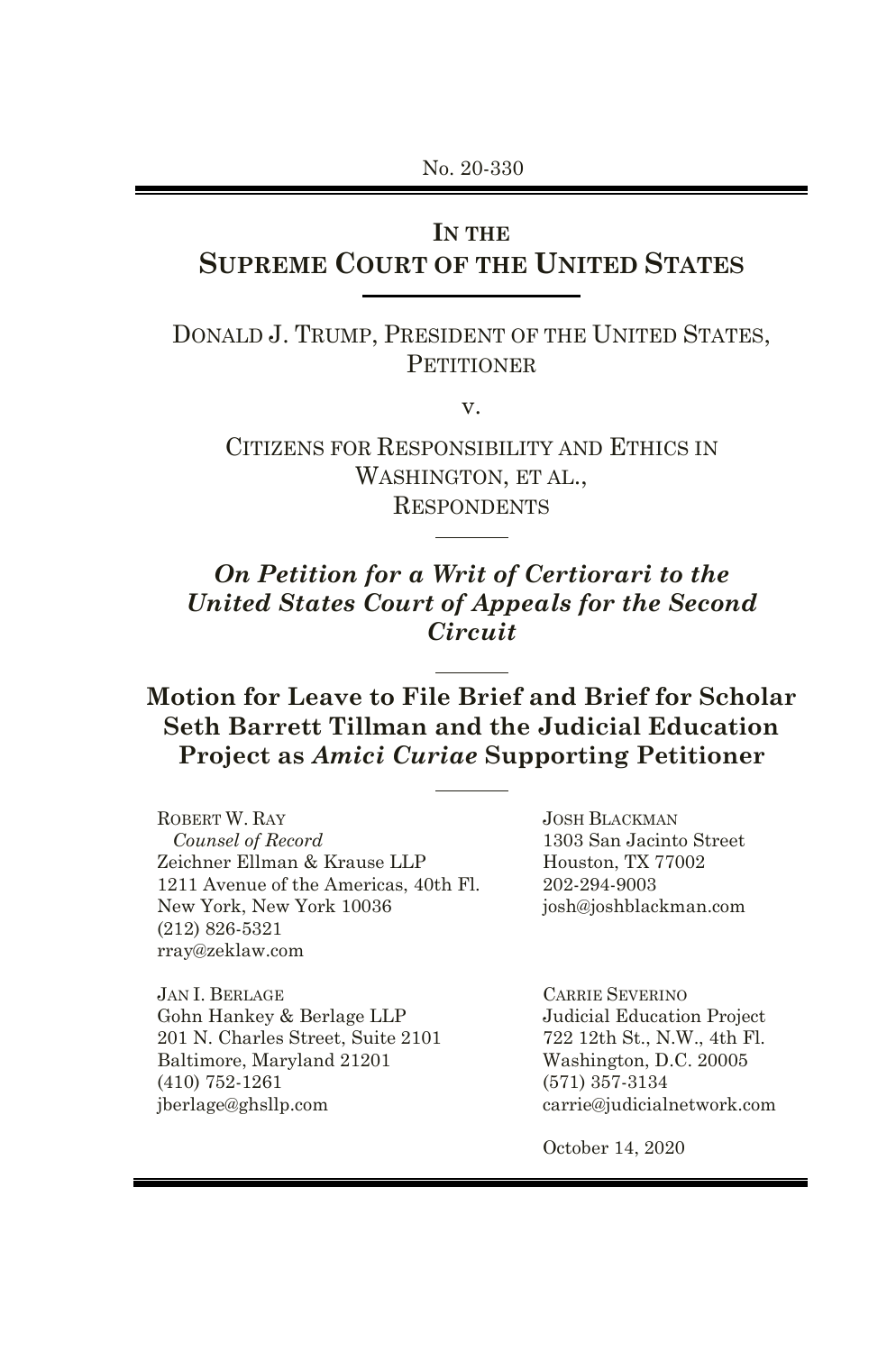## **Motion for Leave to File Brief as** *Amici Curiae* **Supporting Petitioner**

*Amici curiae* Scholar Seth Barrett Tillman and the Judicial Education Project respectfully move for leave to file a brief explaining why this Court should grant certiorari to review the judgment of the United States Court of Appeals for the Second Circuit. Notice of intent to file this brief was provided to Respondents on October 6, 2020, with less than ten days' notice. Respondents granted consent on October 8, 2020, six days before the filing deadline. Notice of intent to file this brief was provided to Petitioner on October 8, 2020. The Petitioner has not yet responded to the request. These requests were untimely under Supreme Court Rule 37(a)(2).

Scholar Seth Barrett Tillman, an American national, is a member of the regular full-time faculty in the Maynooth University Department of Law, Ireland. Tillman is one of a very small handful of academics who has written extensively on the Constitution's "office"-language, including the Foreign Emoluments Clause. Since 2008, Tillman has consistently written that the Foreign Emoluments Clause's "Office ... under" the United States language does not encompass the presidency. Tillman was also the first scholar to write that Emoluments Clauses claims could not be brought against President Trump in his official capacity.<sup>1</sup>

<sup>1</sup> Seth Barrett Tillman, *The Emoluments Clauses Lawsuits's Weak Link: The Official Capacity Issue*, Yale J. of Reg. Notice & Comment (Aug. 15, 2017), [http://perma.cc/759Y-CC2R.](http://perma.cc/759Y-CC2R)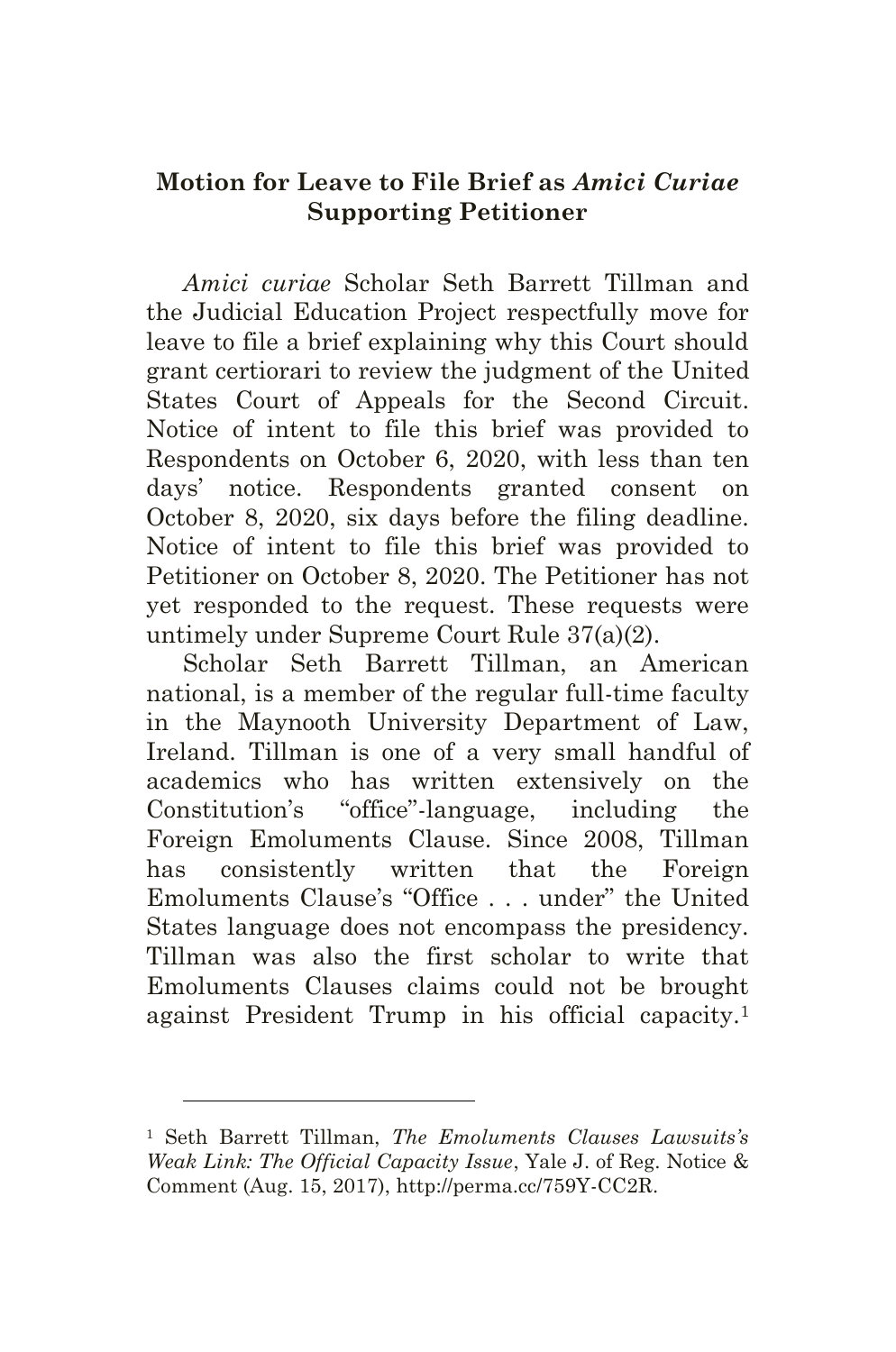Tillman has taught equity and remedies for nine academic years.

The Judicial Education Project (JEP) is dedicated to strengthening liberty and justice through defending the Constitution as envisioned by the Framers. JEP educates citizens about these constitutional principles and focuses on issues such as the judiciary's role in our democracy, how judges interpret the Constitution, and the impact of court rulings on the nation.

*Amici curiae* can provide the Court with additional grounds on which the judgment below should be reversed or vacated. Specifically, the Respondents erred by suing the President in his official capacity.

The Petitioner and Respondents would suffer no prejudice if the Court permitted this brief to be filed, particularly since the Respondents were granted a 60-day extension to file their responsive brief. Therefore, Scholar Seth Barrett Tillman and the Judicial Education Project respectfully request that the Court permit this brief to be filed.

Respectfully submitted,

ROBERT W. RAY *Counsel of Record* Zeichner Ellman & Krause LLP 1211 Avenue of the Americas, 40th Fl. New York, New York 10036 (212) 826-5321 rray@zeklaw.com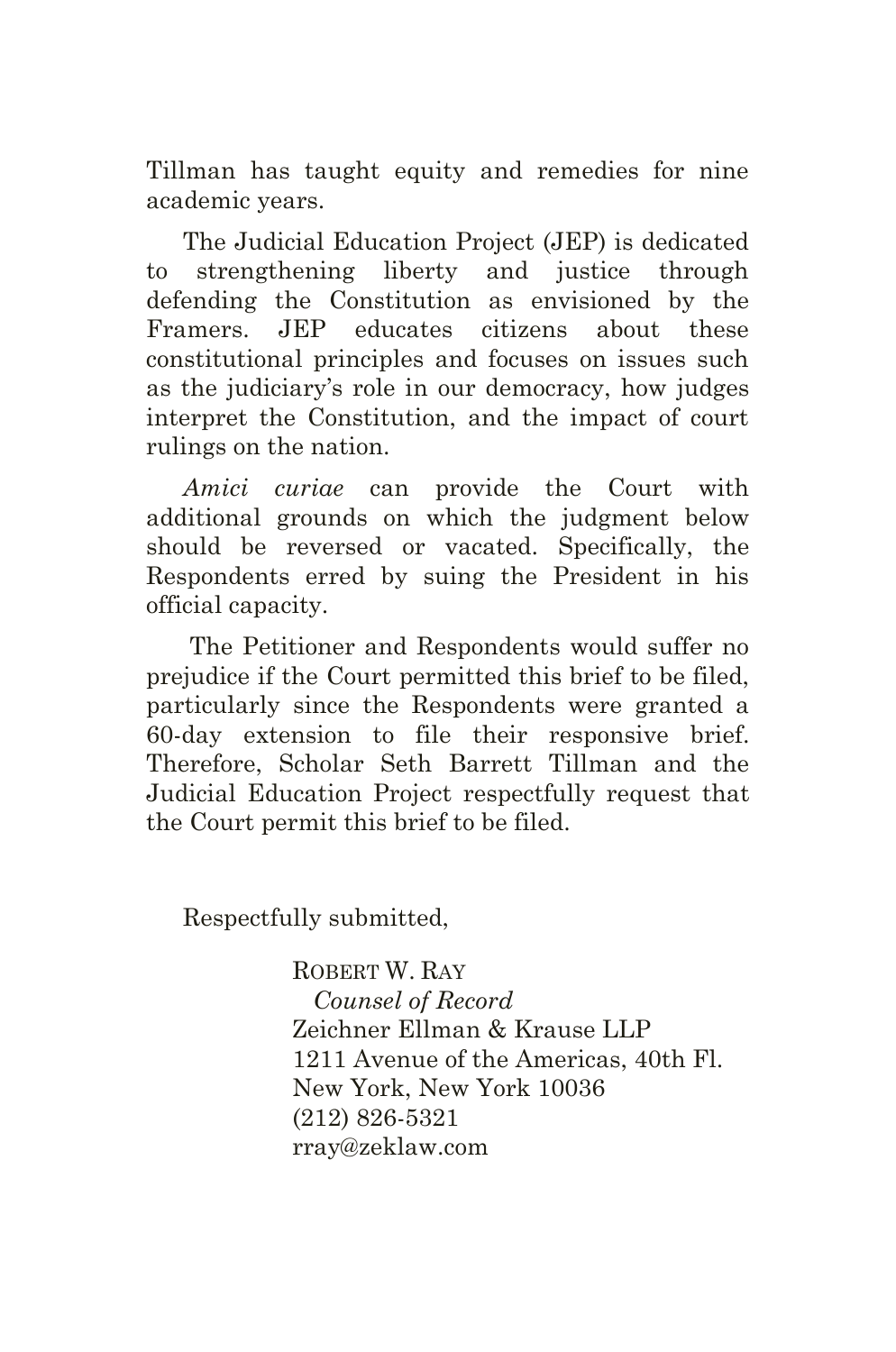JOSH BLACKMAN 1303 San Jacinto Street Houston, TX 77002 202-294-9003 josh@joshblackman.com

CARRIE SEVERINO Judicial Education Project 722 12th St., N.W., 4th Fl. Washington, D.C. 20005 (571) 357-3134 carrie@judicialnetwork.com

JAN I. BERLAGE Gohn Hankey & Berlage LLP 201 N. Charles Street, Suite 2101 Baltimore, Maryland 21201 (410) 752-1261 jberlage@ghsllp.com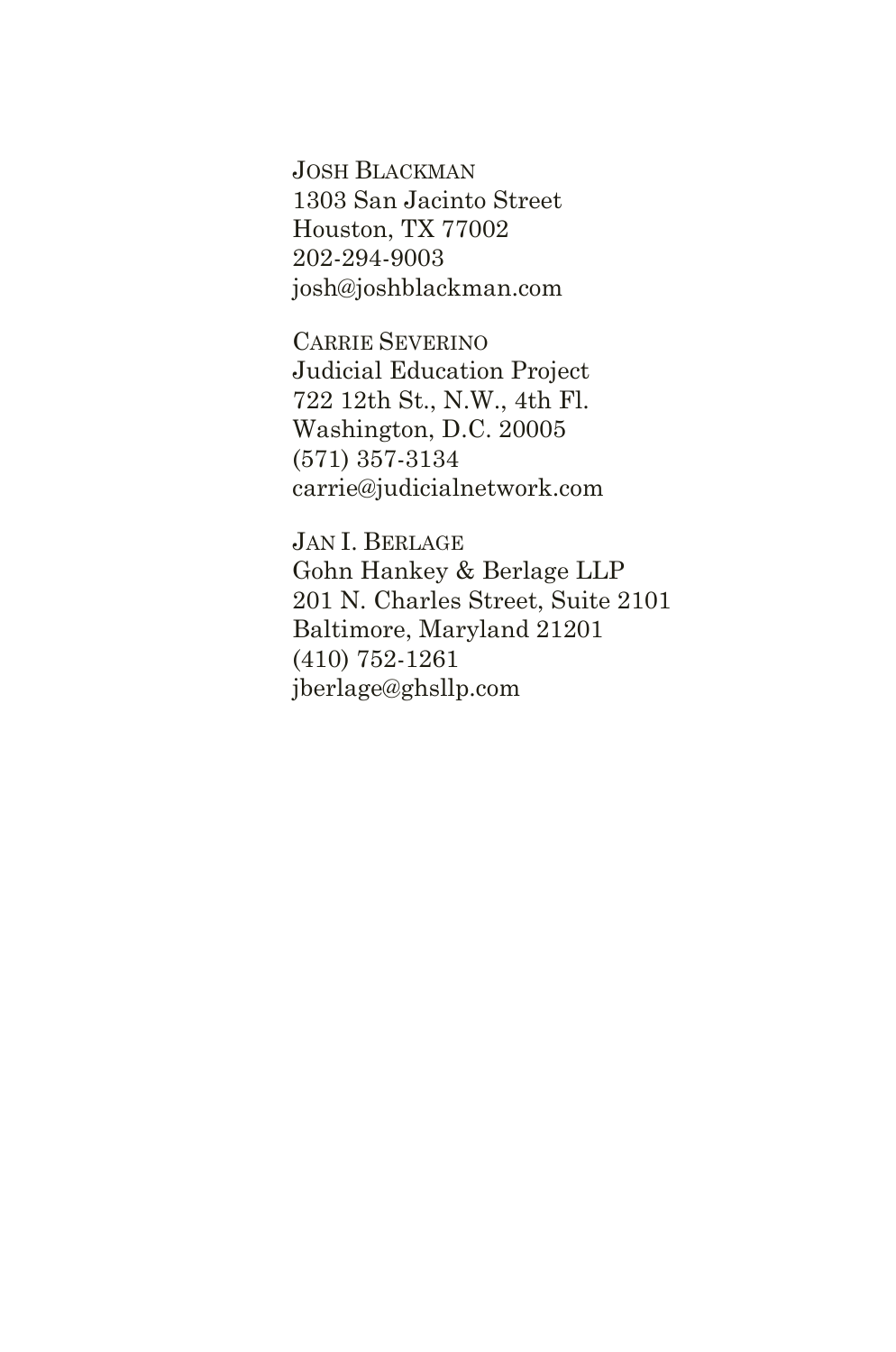## **Questions Presented**

The Court should grant certiorari and supplement the question that the Petitioner presented with an additional question:

Whether Plaintiffs lack standing because the Defendant in his official capacity did not cause, and therefore cannot redress, Plaintiffs' alleged injuries?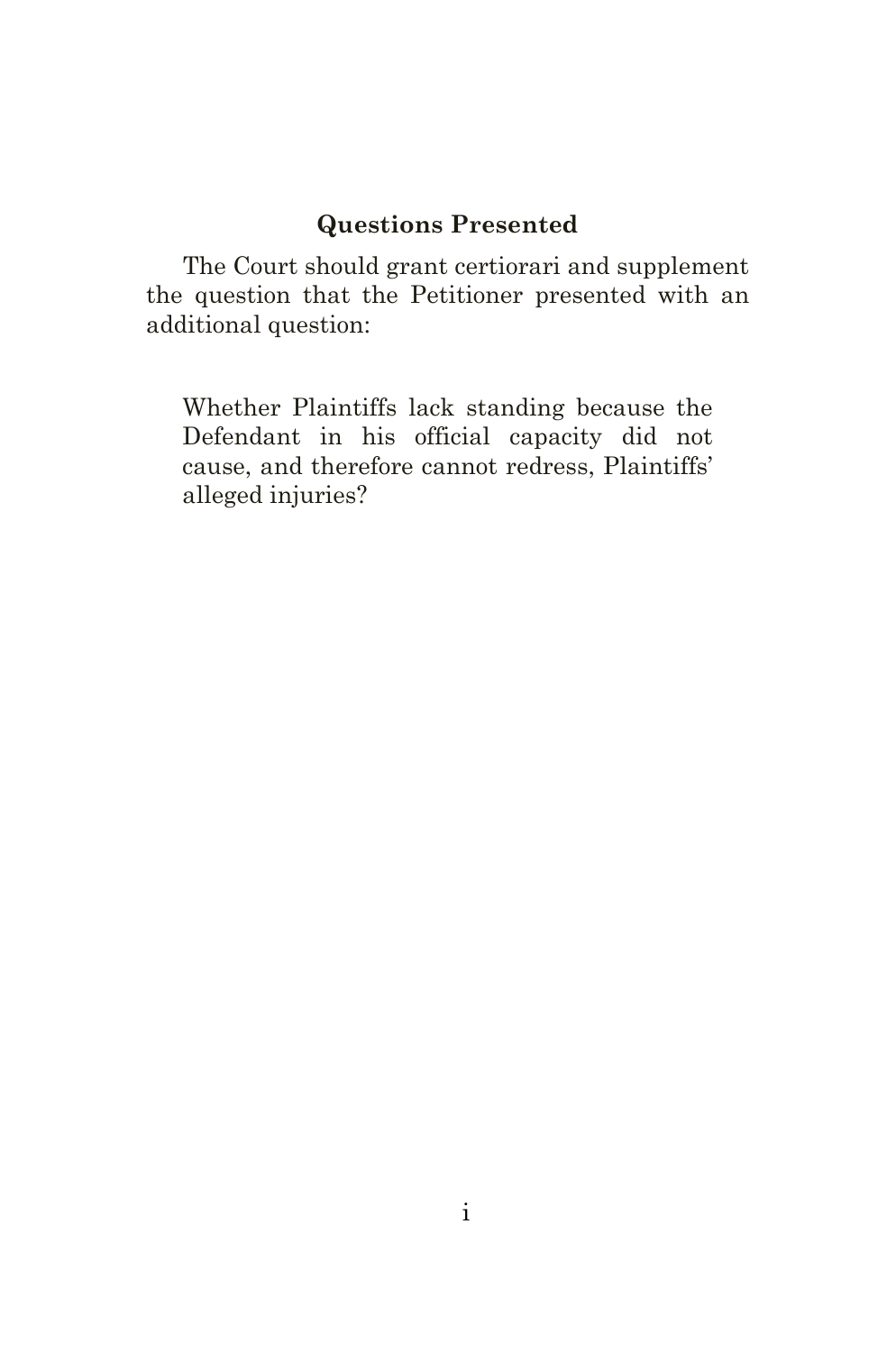# **Table of Contents**

| I. The Constitution Can Generally be Violated<br>II. The Emoluments Clauses Can Be Violated in<br>III. Plaintiffs Lack Standing Because the<br>Defendant in His Official Capacity Did Not Cause,<br>and Therefore Cannot Redress, Plaintiffs' Alleged<br>IV. The Court Should Add a Supplemental<br>Question Presented, and Appoint an Amicus<br>Curiae to Argue That Plaintiffs Lack Standing to<br>Sue the President in His Official-Capacity 16<br>V. If This Case Becomes Moot, There Are<br>Several Grounds on Which the Court Should<br>Summarily Reverse or Vacate the Second Circuit's |
|------------------------------------------------------------------------------------------------------------------------------------------------------------------------------------------------------------------------------------------------------------------------------------------------------------------------------------------------------------------------------------------------------------------------------------------------------------------------------------------------------------------------------------------------------------------------------------------------|
|                                                                                                                                                                                                                                                                                                                                                                                                                                                                                                                                                                                                |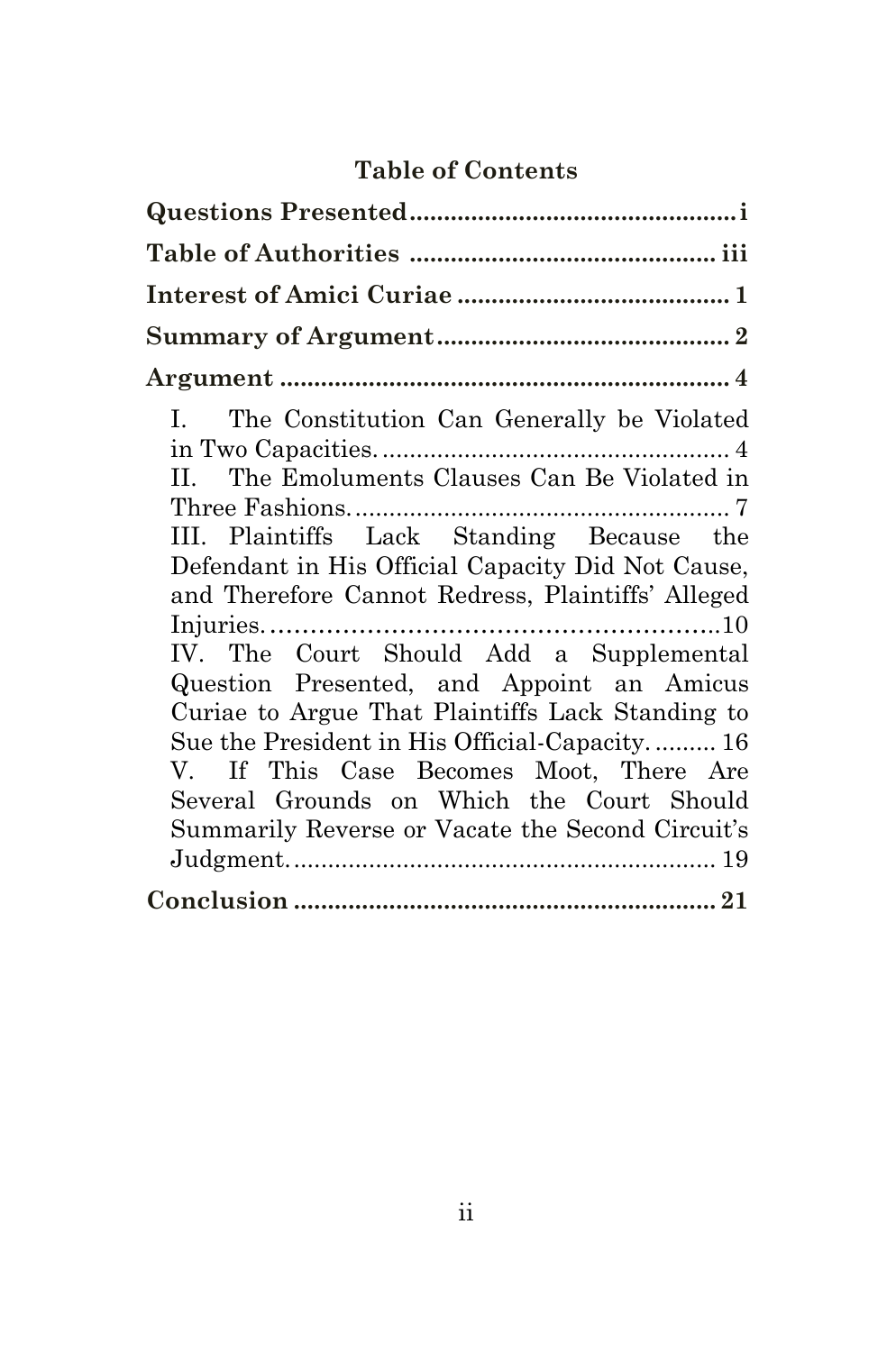# **Table of Authorities**

| <u>Cases</u><br>Page(s)                                                                                                       |
|-------------------------------------------------------------------------------------------------------------------------------|
| Bishop v. Smith,                                                                                                              |
| Cressman v. Thompson,                                                                                                         |
| CREW v. Trump,<br>971 F.3d 102 (2d Cir. 2020) (denial of rehearing en                                                         |
| Hafer v. Melo,                                                                                                                |
| <u>In re Donald J. Trump (District of Columbia &amp; </u><br>Maryland v. Trump),<br>958 F.3d 274 (4th Cir. 2020) (en banc) 21 |
| Kentucky v. Graham,                                                                                                           |
| Lewis v. Clarke,                                                                                                              |
| Lewis v. Continental Bank Corp.,                                                                                              |
| Lujan v. Defs. of Wildlife,                                                                                                   |
| New York State Rifle & Pistol Ass'n, Inc. v. City of<br>New York,                                                             |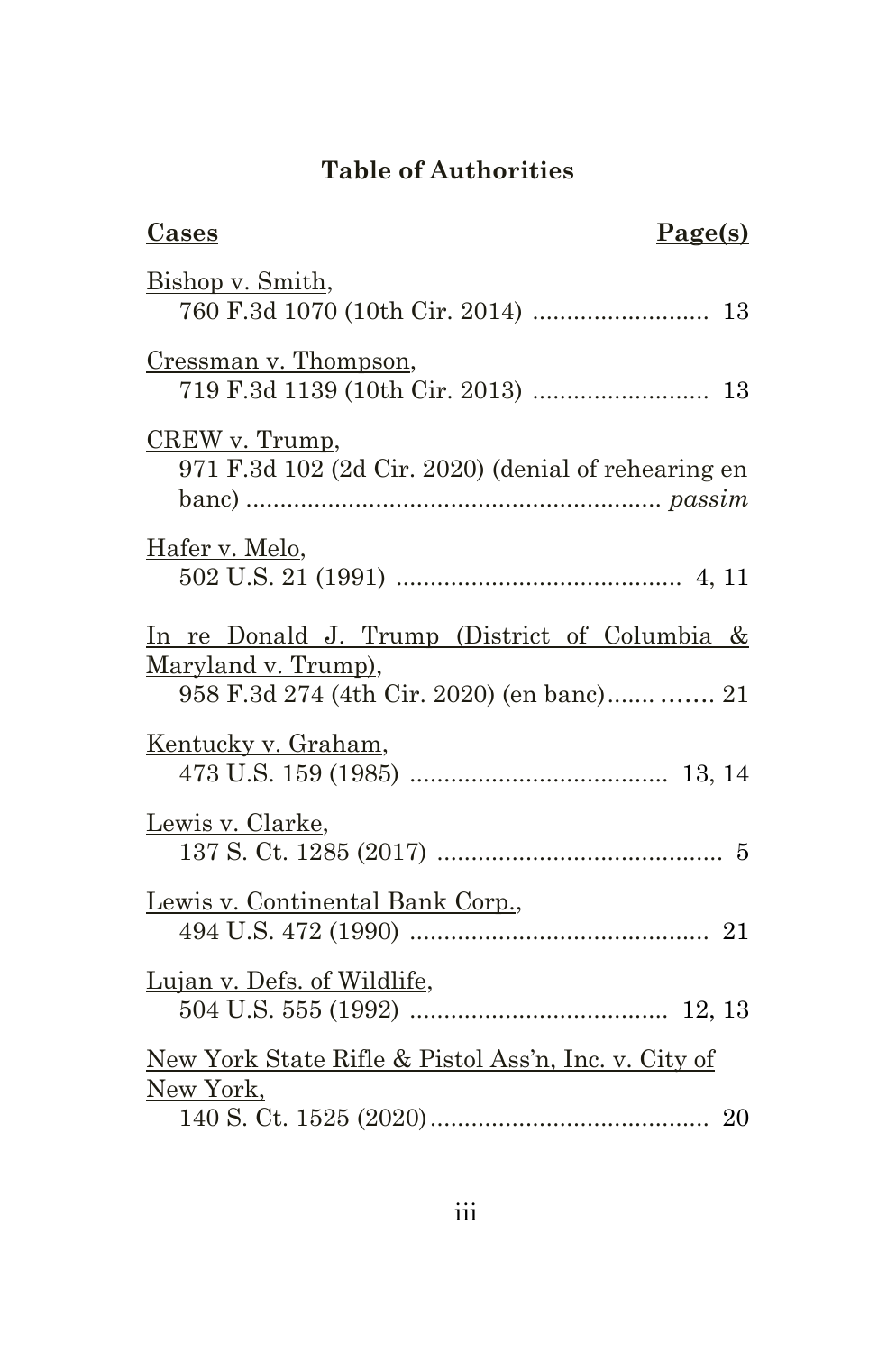| NFIB v. Sebelius,                                    |  |
|------------------------------------------------------|--|
|                                                      |  |
| Okpalobi v. Foster,                                  |  |
| 244 F.3d 405 (5th Cir. 2001) (en banc)  12           |  |
| Ruhrgas AG v. Marathon Oil Co.,                      |  |
|                                                      |  |
| Sebelius v. Auburn Regional Medical Center,          |  |
|                                                      |  |
| Sinochem Int'l Co. v. Malaysia Int'l Shipping Corp., |  |
|                                                      |  |
| <u>Trump v. Hawaii</u>                               |  |
|                                                      |  |
| <u>Trump v. Mazars USA, LLP,</u>                     |  |
|                                                      |  |
| <u>Trump v. Sierra Club,</u>                         |  |
|                                                      |  |
| United States v. Windsor,                            |  |
|                                                      |  |
| <b>Constitutional Provisions</b>                     |  |
|                                                      |  |
|                                                      |  |
| <b>Statutes and Rules</b>                            |  |
|                                                      |  |
|                                                      |  |
|                                                      |  |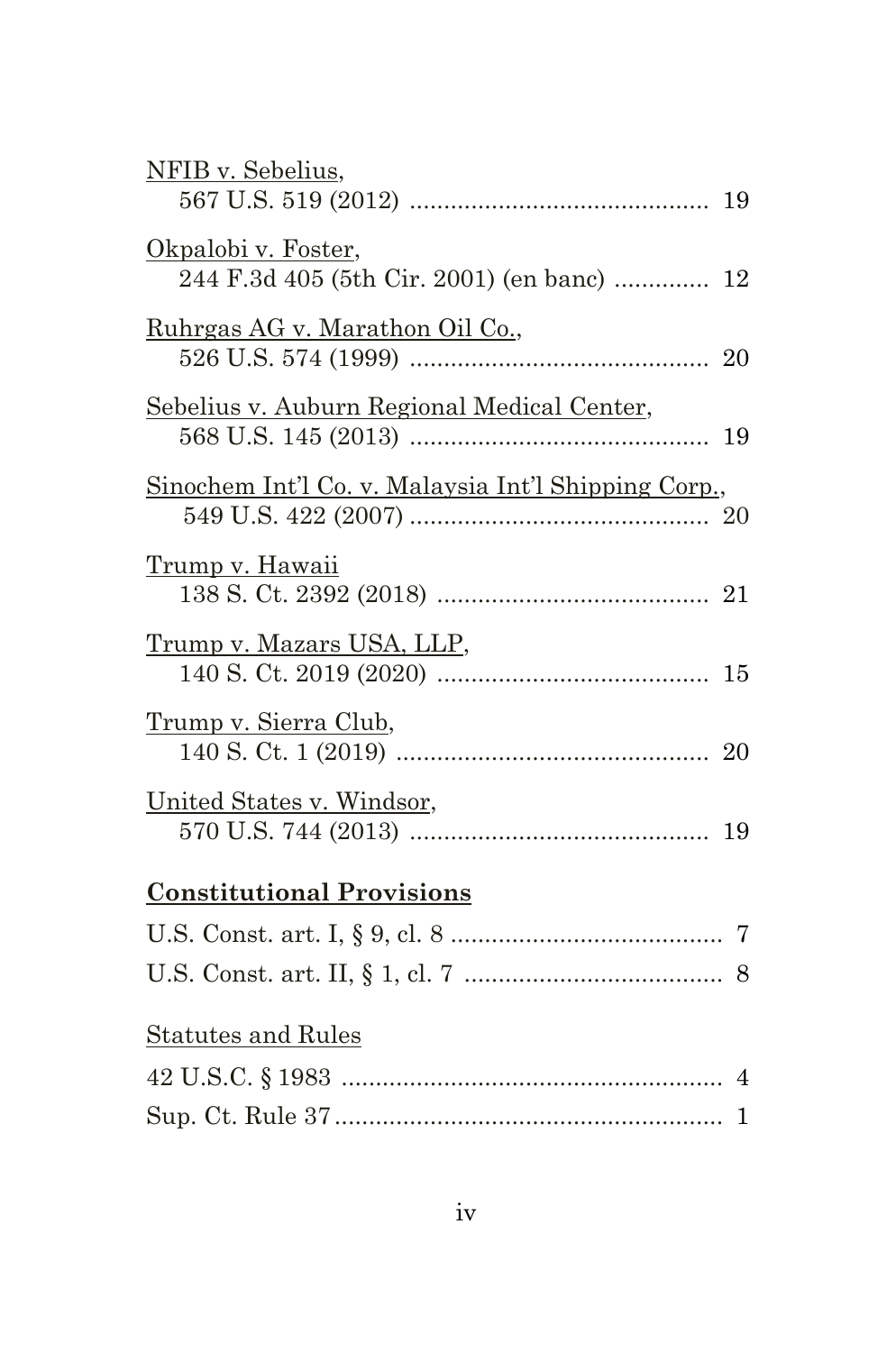### **Other**

Brief of *Amici Curiae* Scholar Seth Barrett Tillman and Judicial Education Project in Support of Defendant-Appellant, *D.C. and Maryland v. Trump*, App. No. 20-1839 (4th Cir. filed Sept. 25, 2020),

App. ECF No. 16-1, https://bit.ly/34yQyLs......... 20

Brief of Scholars of Administrative Law, Constitutional Law, and Federal Jurisdiction as *Amici Curiae* in Support of the Plaintiffs, *CREW v. Trump*, 276 F. Supp. 3d 174 (S.D.N.Y. 2017) (No. 1:17-cv-00458-GBD),

ECF. No. 64-1, https://bit.ly/36GgKGA.............. 18

Brief for *Amici Curiae* Scholars of Administrative Law, Constitutional Law and Federal Jurisdiction in Support of Appellants and Urging Reversal, *CREW v. Trump*, 939 F.3d 131 (2d Cir. 2019) (No. 18-0474-cv),

App. ECF No. 40, https://bit.ly/3d7tZBk ............ 18

Brief for Scholar Seth Barrett Tillman and the Judicial Education Project as *Amici Curiae* in Support of Neither Party with Respect to Motion to Dismiss on Behalf of Defendant in his Individual Capacity, *District of Columbia v. Donald J. Trump*, 315 F. Supp. 3d 875 (D. Md. 2018) (No. 8:17-cv-01596-PJM),

ECF No. 114, 2018 WL 2159867, http://bit.ly/2sb58Wn ................................. 17, 18

Brief for Scholar Seth Barrett Tillman and the Judicial Education Project as *Amici Curiae* Supporting Petitioner, *In re Donald J. Trump* (*District of Columbia v. Donald J. Trump*),

Sup. Ct. No. 20-331 (U.S. filed Oct. 14, 2020)..... 7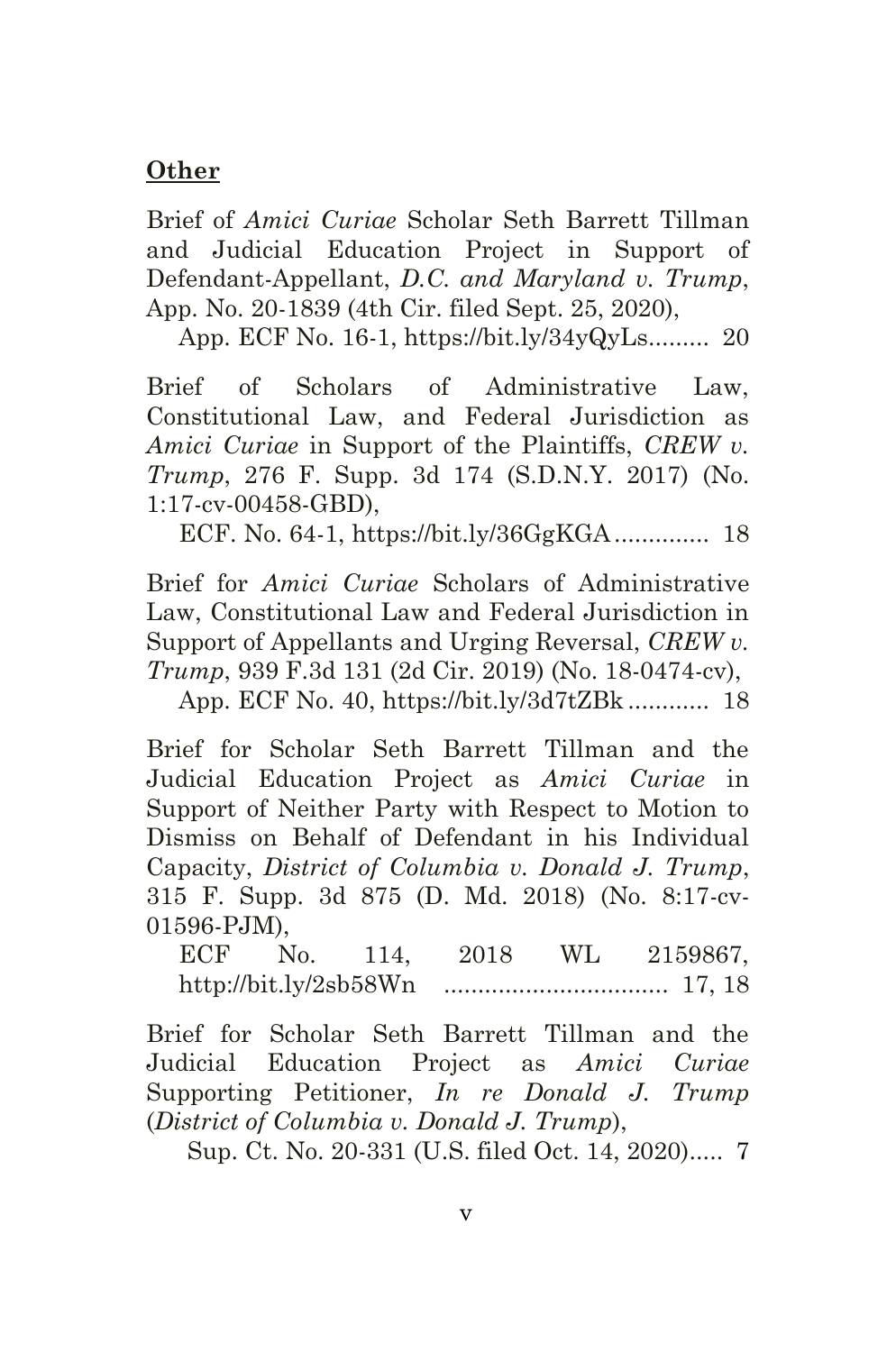Brief for Scholar Seth Barrett Tillman as *Amicus Curiae* in Support of Defendant, *CREW v. Trump*, 276 F. Supp. 3d 174 (S.D.N.Y. 2017) (No. 1:17-cv-00458-GBD), ECF No. 37-1, https://bit.ly/3iDgCtN .............. 16 Josh Blackman & Seth Barrett Tillman, *What is the Plaintiffs' Cause of Action in the Wall Litigation*? The Volokh Conspiracy (July 31, 2019), https://perma.cc/F5Z2-VEDB.............................. 20 Laurence H. Tribe, *How to Violate the Constitution Without Really Trying: Lessons from the Repeal of Prohibition to the Balanced Budget Amendment*, 12 Const. Comm. 217, 220 (1995)......................... 8 Motion for Leave to Amend Complaint, *District of Columbia v. Trump*, 291 F. Supp. 3d 725 (D. Md. 2018) (Civ. A. No. 8:17-cv-01596-PJM), ECF No. 90-1, https://bit.ly/30Xgsrl................... 17 Plaintiffs' Supplemental Memorandum, *Blumenthal v. Trump*, 335 F. Supp. 3d 45 (D.D.C. 2018) (No. 1:17-cv-01154-EGS), ECF No. 50, https://bit.ly/2Zxnbby .................... 4 President of the United States' Statement of Interest, *District of Columbia v. Trump*, 291 F. Supp. 3d 725 (D. Md. 2018) (No. 8:17-cv-01596-PJM), ECF No. 100, https://bit.ly/2ZwxSuX ................ 11 Reply in Support of Motion to Dismiss, *District of Columbia v. Trump*, 315 F. Supp. 3d 875 (D. Md. 2018) (No. 8:17-cv-01596-PJM), ECF No. 118 ....................................................... 17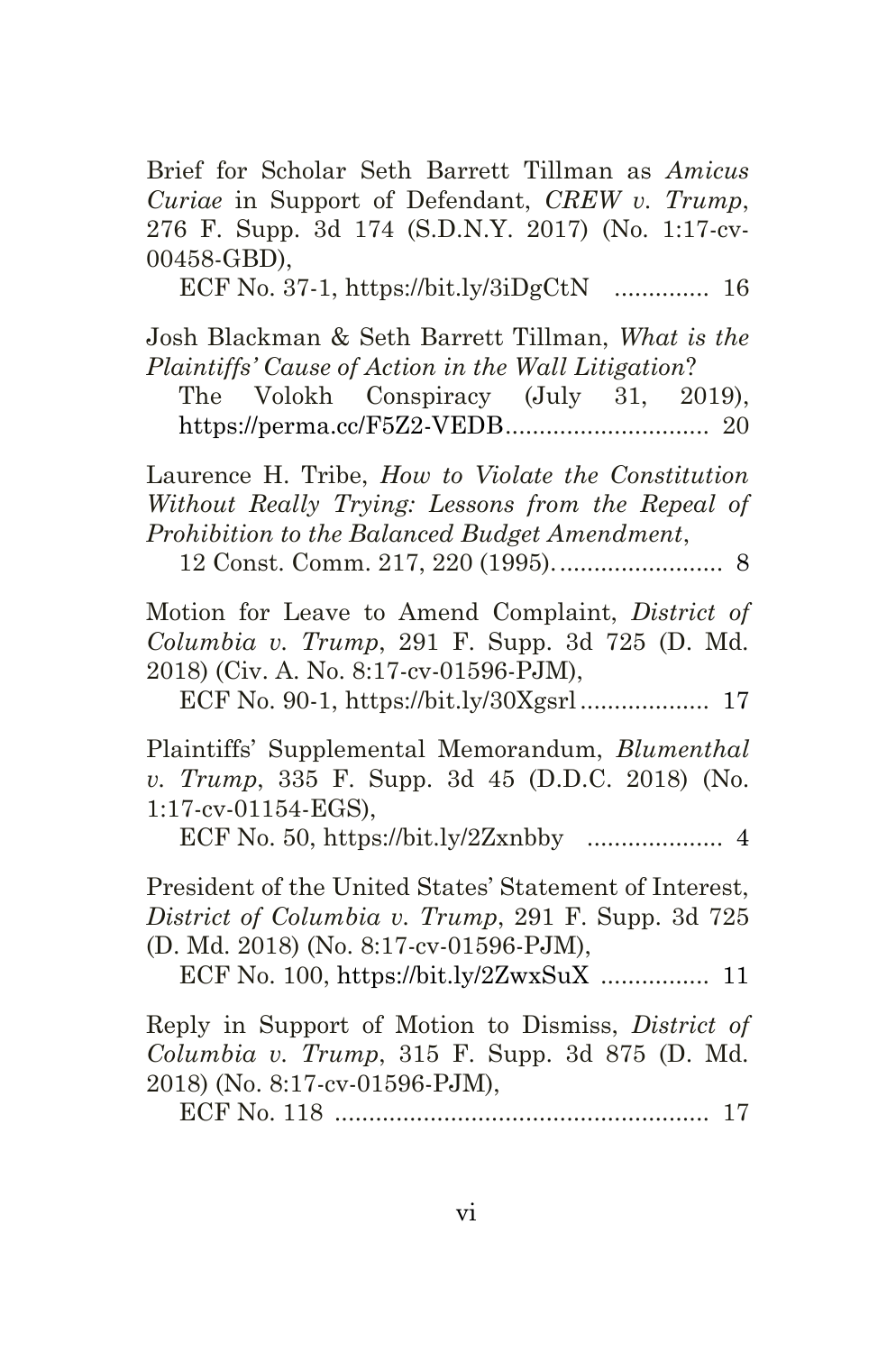Seth Barrett Tillman, *Business Transactions and President Trump's "Emoluments" Problem*, 40 Harv. J.L. & Pub. Pol'y 759 (2017) ............... 11

Seth Barrett Tillman, *The Emoluments Clauses Lawsuits's Weak Link: The Official Capacity Issue*, Yale J. of Reg. Notice & Comment (Aug. 15, 2017), http://perma.cc/759Y-CC2R .................................. 1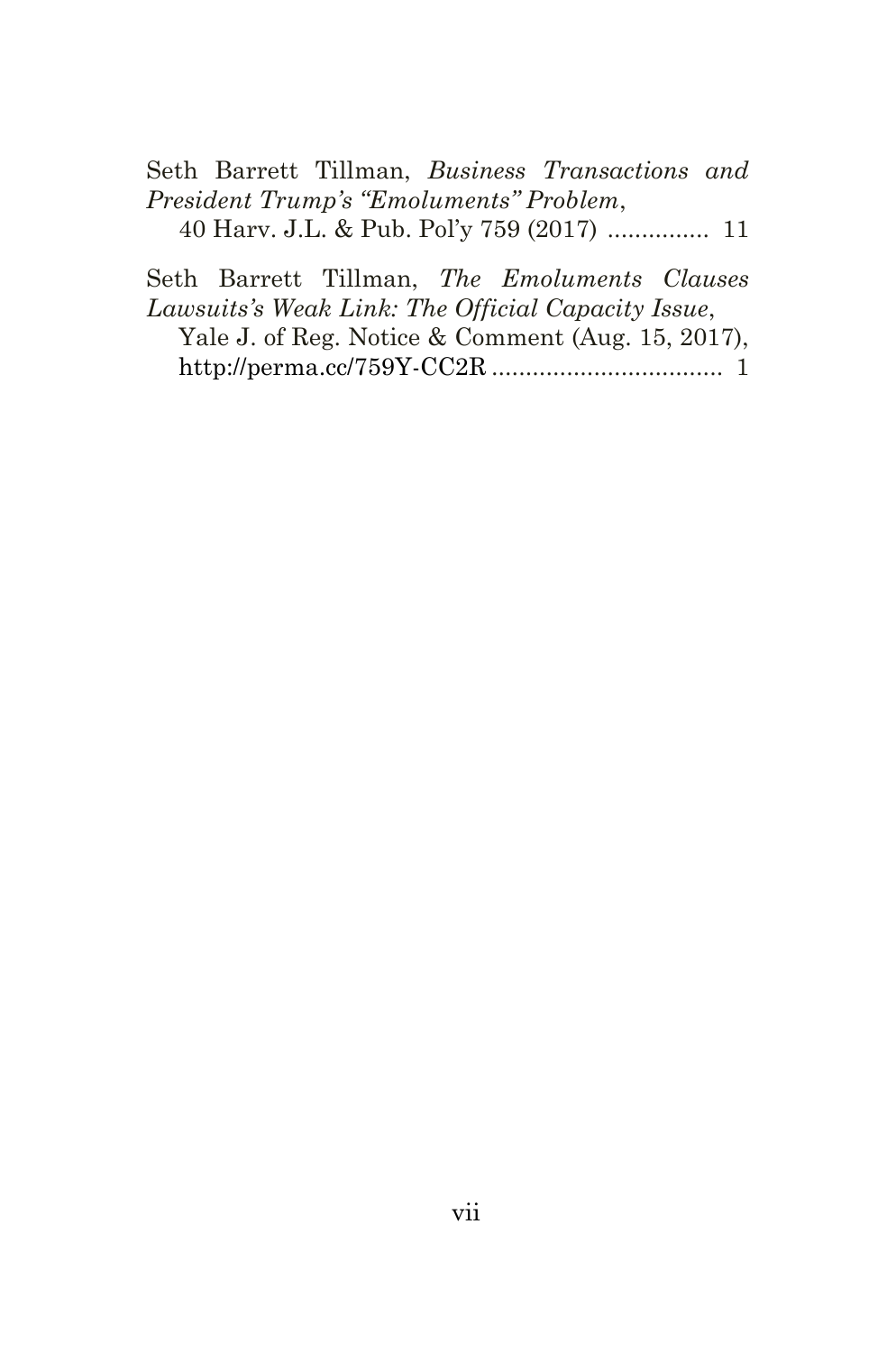#### **Interest of Amici Curiae**<sup>1</sup>

Scholar Seth Barrett Tillman, an American national, is a member of the regular full-time faculty in the Maynooth University Department of Law, Ireland. Tillman is one of a very small handful of academics who has written extensively on the Constitution's "office"-language, including the Foreign Emoluments Clause. Since 2008, Tillman has consistently written that the Foreign Emoluments Clause's "Office . . . under" the United States language does not encompass the presidency. Tillman was also the first scholar to write that Emoluments Clauses claims could not be brought against President Trump in his official capacity.<sup>2</sup> Tillman has taught equity and remedies for nine academic years.

The Judicial Education Project (JEP) is dedicated to strengthening liberty and justice through defending the Constitution as envisioned by the Framers. JEP educates citizens about these constitutional principles and focuses on issues such as the judiciary's role in our democracy, how judges interpret the Constitution, and the impact of court rulings on the nation.

<sup>1</sup> Rule 37 statement: As noted in the motion for leave to file this brief, timely notice of intent to file was not provided to the parties. The Respondents consented. The Petitioner has not yet responded to *Amici*'s request. No counsel for any party authored any part of this brief and no person or entity other than *amici* funded its preparation or submission.

<sup>2</sup> Seth Barrett Tillman, *The Emoluments Clauses Lawsuits's Weak Link: The Official Capacity Issue*, Yale J. of Reg. Notice & Comment (Aug. 15, 2017), [http://perma.cc/759Y-CC2R.](http://perma.cc/759Y-CC2R)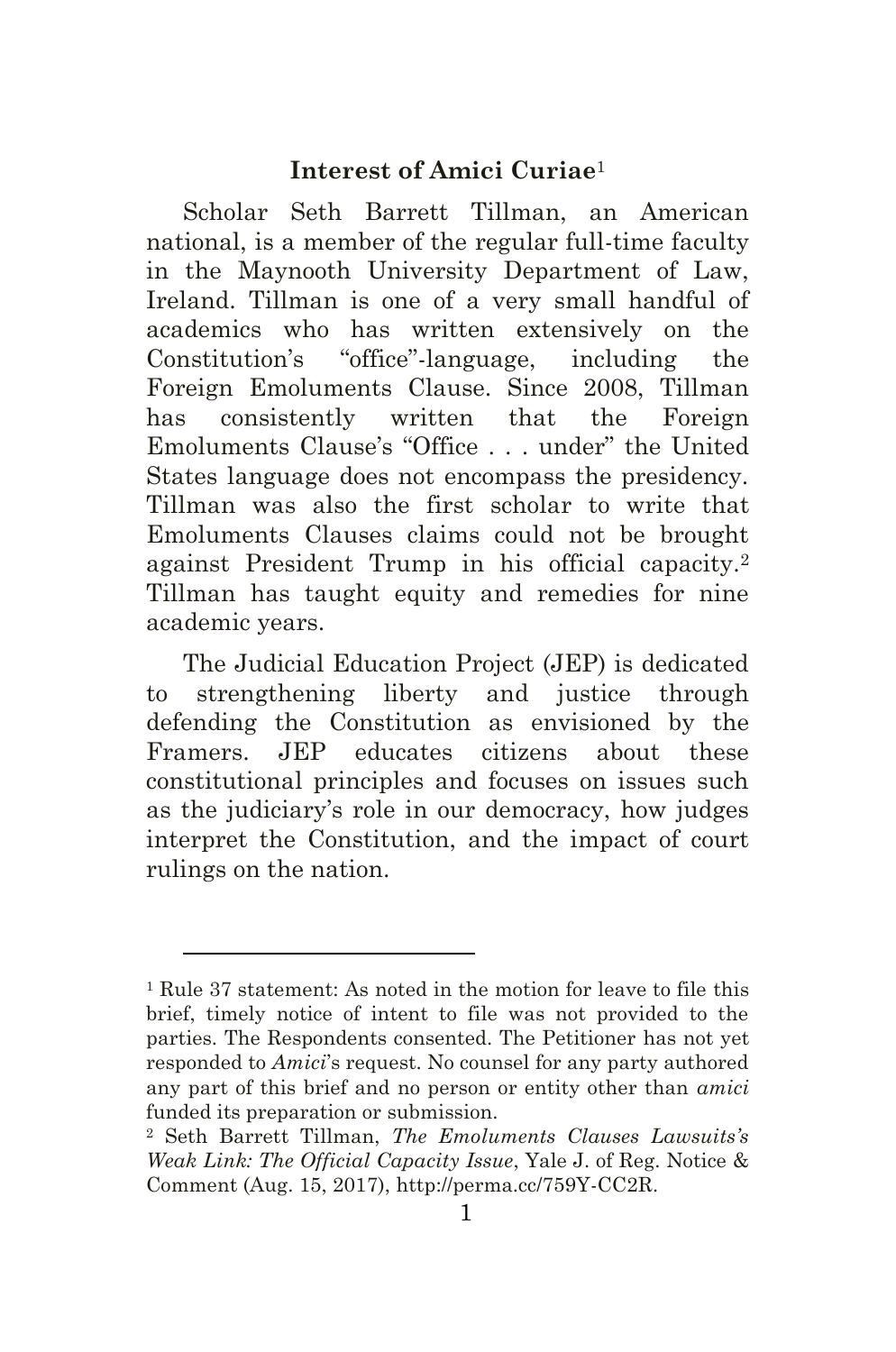#### **Summary of Argument**

For two reasons, this lawsuit takes a "form . . . which has never been seen before: the officialcapacity-but-private-conduct suit."<sup>3</sup> First, Plaintiffs sued President Trump exclusively in his official capacity. But they have not alleged that Donald J. Trump's conduct as President has violated the Constitution. Plaintiffs have not alleged that the President violated the Constitution pursuant to any government policy or custom. Nor could they make such a showing. At most, Plaintiffs have complained of quintessentially personal conduct taken by Donald J. Trump and by Trump-affiliated private commercial entities. Here, the federal government did not *cause* the purported violation of the Constitution.

Second, even if Plaintiffs' suit were successful in establishing liability, any judicial remedy could only run against the federal government or the office of the President. But that order cannot control Donald J. Trump's personal conduct. Nor could that order enjoin the conduct of Trump-affiliated private commercial entities, which are not parties to this lawsuit. In short, a judicial order in this case could run against the federal government or the office of the President, but could not run against Donald J. Trump personally. For this reason, Plaintiffs have failed to demonstrate that their purported injuries could be *redressed* by a favorable judicial decision.

These two errors demonstrate why Plaintiffs lack Article III standing. The President in his official

<sup>3</sup> *CREW v. Trump*, 971 F.3d 102, 115 (2d Cir. 2020) (Menashi, J., dissenting from the denial of rehearing en banc).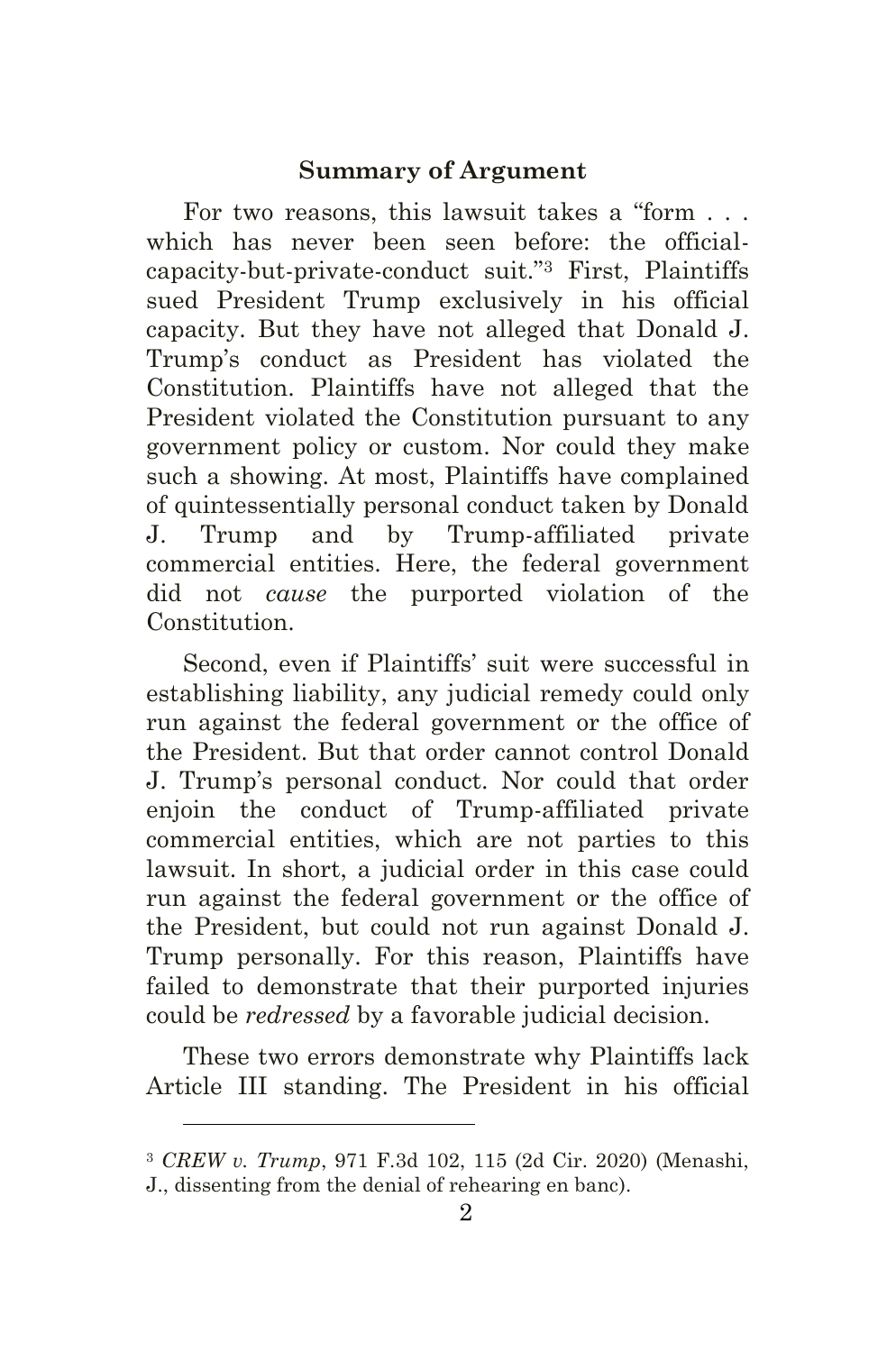capacity did not *cause* Plaintiffs' alleged injuries. And a judicial remedy against the Official-Capacity Defendant cannot possibly *redress* Plaintiffs' alleged injuries. For these reasons, Plaintiffs cannot satisfy the causation and redressability elements of Article III standing.

Plaintiffs should have sued Donald J. Trump *personally*. And Plaintiffs' failure to sue Trump personally was not a mere technical pleading error. Plaintiffs have sued the *wrong* defendant. These jurisdictional defects warrant reversing the Second Circuit's decision.

Nevertheless, the Solicitor General has not asked the Court to address whether Plaintiffs had standing to sue the President in his official capacity. The Petitioner and Respondents agree on this jurisdictional issue. Therefore, to assure itself of jurisdiction, the Court should add a supplemental question presented:

"Whether Plaintiffs lack standing because the Defendant in his official capacity did not cause, and therefore cannot redress, Plaintiffs' alleged injuries."

In light of the parties' lack of adversity, the Court should appoint an *amicus curiae* to argue that Plaintiffs lack standing to sue the President in his official capacity.

Finally, this petition may become moot for one reason or another. If this case becomes moot, there are several grounds on which the Court should summarily reverse or vacate the decision below.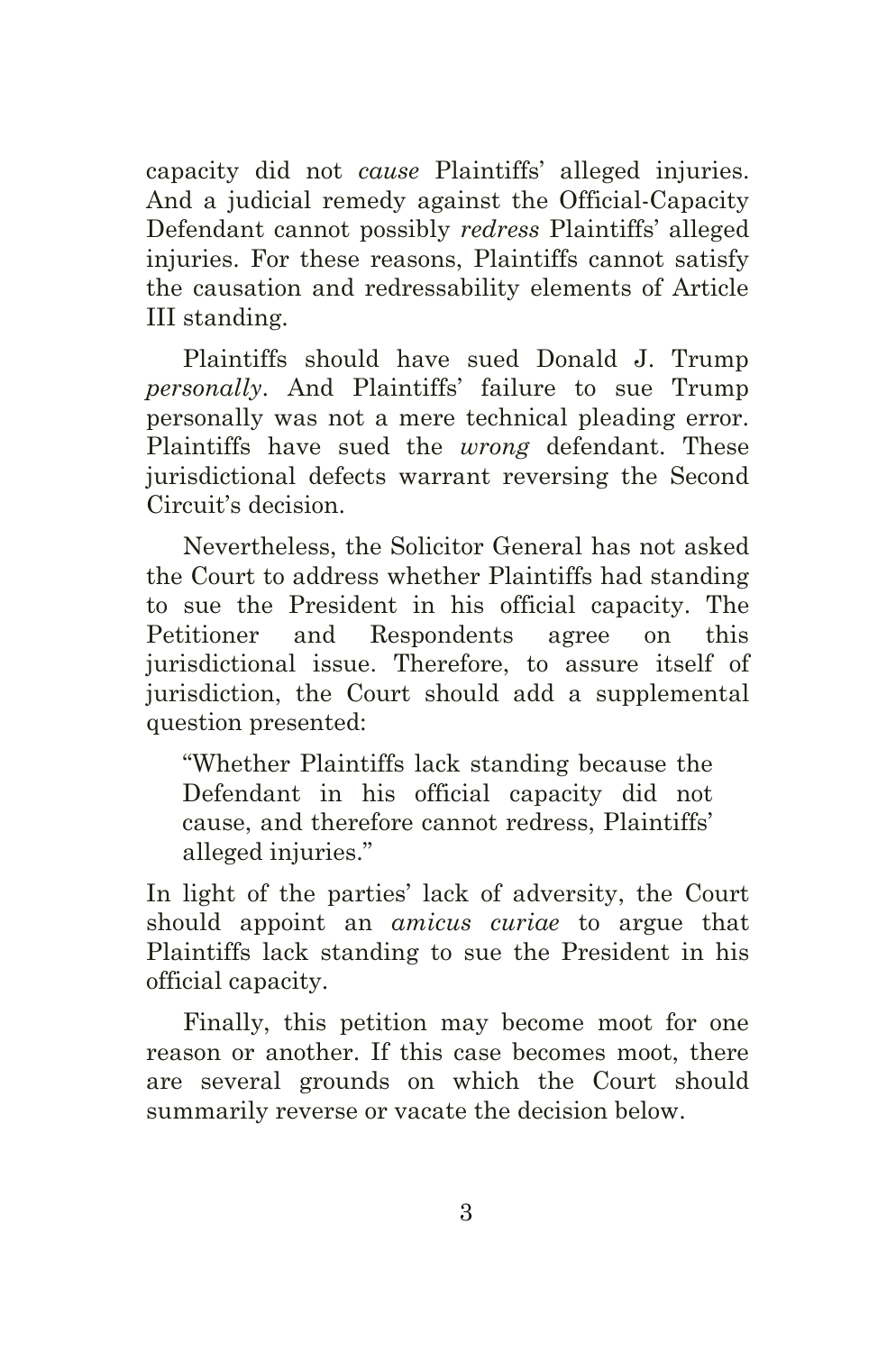#### **Argument**

### **I. The Constitution Can Generally be Violated in Two Capacities.**

Generally, government officers can violate the Constitution in two capacities. First, a government officer violates the Constitution in his official capacity if, and only if, a government "'policy or custom' . . . played a part in the violation of federal law."<sup>4</sup> With an official-capacity case, the named defendant is a nominal placeholder. The suit, in fact, lies against the government entity that adopted the policy or custom.

Second, a government officer violates the Constitution in his individual capacity if the officer was acting under the *color of law*, but was not acting pursuant to a government policy or custom.<sup>5</sup> The distinction between an official-capacity suit and an individual-capacity suit does not turn on the remedy sought.<sup>6</sup>

Consider two hypotheticals to illustrate the distinction between an official-capacity claim and an individual-capacity claim. First, a prison adopts an official policy that requires prison guards to open and read all mail between prisoners and their attorneys.

<sup>4</sup> *Hafer v. Melo*, 502 U.S. 21, 25 (1991) (citations omitted).

<sup>5</sup> *Id. See* 42 U.S.C. § 1983.

<sup>6</sup> *But see* Plaintiffs' Supplemental Memorandum at 33, *Blumenthal v. Trump*, 335 F. Supp. 3d 45 (D.D.C. 2018) (No. 1:17-cv-01154-EGS), ECF No. 50, https://bit.ly/2Zxnbby ("Quite simply, whether a suit is an official- or personal-capacity suit turns on the nature of the relief sought: a suit seeking injunctive or declaratory relief, rather than monetary damages, is always an official-capacity suit."). The *Blumenthal* plaintiffs were entirely incorrect.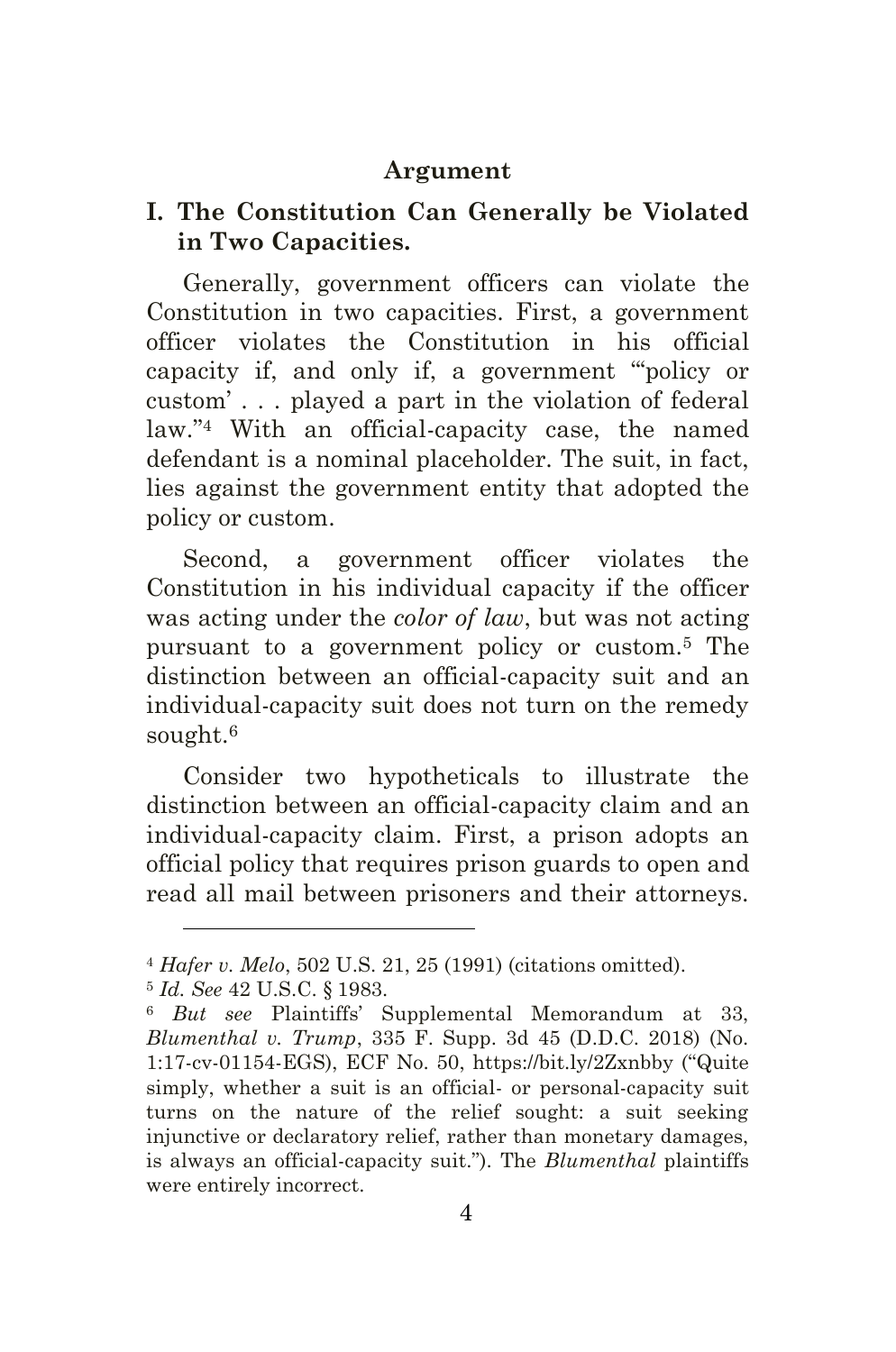A prison guard, following that policy, reads a prisoner's privileged correspondences. Such a policy would be patently unconstitutional. And the prisoner could sue the prison guard and warden for violating his civil rights pursuant to an official, albeit unconstitutional, government policy. In this hypothetical official-capacity suit, the prison guard and warden are nominal defendants. And the suit would continue even if the prison guard and warden were no longer employed by the prison. The court would simply substitute their successors' names onto the caption, so long as the prison continues to follow the illegal custom or policy. In an official capacity case, the actual and only defendant is the government entity—that is, the prison. <sup>7</sup> And any judicial remedy would run against the prison. For example, an injunction would preclude the prison from prospectively enforcing its unconstitutional policy.

In the second hypothetical, a prison guard wrongfully unseals and reads a prisoner's privileged mail. He does so while working in the prison mailroom, where he had lawful access to unopened correspondences. The guard's decision to open and read the prisoner's mail was his own initiative, absent any government policy or custom. Indeed, the

<sup>7</sup> *See Lewis v. Clarke*, 137 S. Ct. 1285, 1292 (2017) ("The distinction between individual- and official-capacity suits is paramount here. In an official-capacity claim, the relief sought is only nominally against the official and in fact is against the official's office and thus the sovereign itself. This is why, when officials sued in their official capacities leave office, their successors automatically assume their role in the litigation. The real party in interest is the government entity, not the named official." (citations omitted)).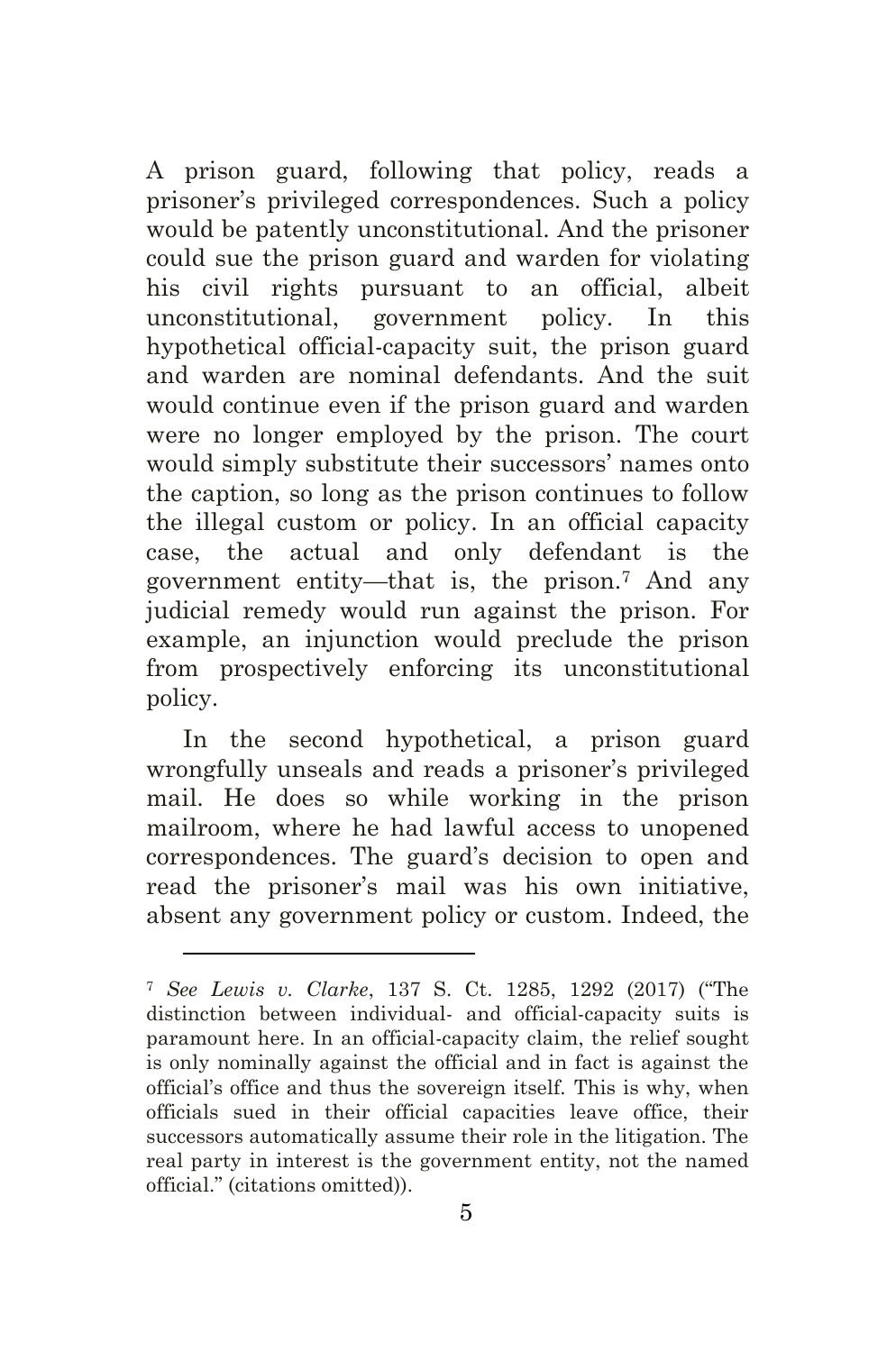prison policy expressly prohibited guards from reading privileged mail. In this hypothetical suit, the prisoner could sue the guard in his individual capacity. Why? Because the guard acted under the *color of law*. The guard violated the prisoner's civil rights while he was wearing a prison guard uniform, and while he was on duty as a prison employee. Moreover, his government employment provided him with lawful access to the prison mail room. Finally, the guard had apparent authority to intercept the mail. Here, any judicial remedy would run against the prison guard. A court could award damages. The individual-capacity suit could proceed against the guard even if he resigned from prison service. This suit would be the quintessential individual capacity claim.

These two hypotheticals illustrate the two capacities in which government officers are generally sued. But there is a third, less common way in which a government officer can be sued: he can be sued *personally*. Consider a third hypothetical: a prison guard broke into the law offices of the prisoner's attorney while the guard was off-duty and out of uniform. The guard then opened and read the prisoner's privileged correspondences. The prisoner was injured in the same way as the prisoners were in the two prior hypotheticals. Such conduct is tortious, and, perhaps, criminal. But this conduct would not support a cognizable federal civil rights claim. The wrong was not performed pursuant to a government policy or custom. Therefore, the prisoner could not sue the guard in his official capacity. Likewise, the guard did not act under the color of law. Therefore, the prisoner could not sue the guard in his individual capacity.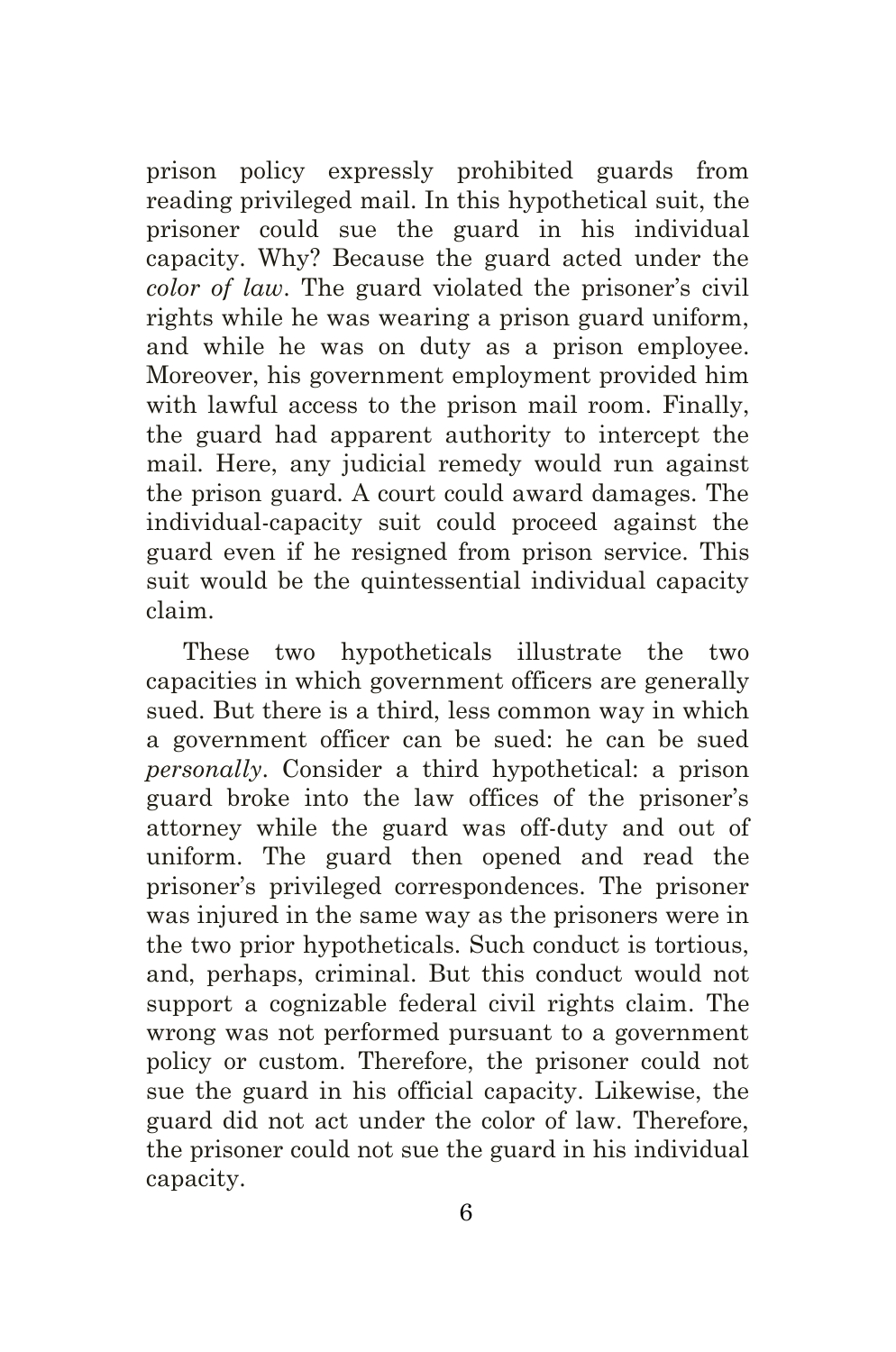In this third hypothetical, the guard's conduct was no different from the actions of a private tortfeasor, who lacked any connection to the government. Indeed, no government conduct is at issue. Given these facts, the prisoner could not bring a civil rights lawsuit. In theory, the prisoner could sue the guard *personally* for the guard's private conduct. But such a lawsuit would only be viable if state or federal law created a cause of action. In the absence of an express or implied cause of action, the prisoner would be out of luck.

### **II.The Emoluments Clauses Can Be Violated in Three Fashions.**

There are two constitutional provisions at issue in this appeal. First, the Foreign Emoluments Clause provides that "no Person holding any Office of Profit or Trust under them [the United States], shall, without the Consent of the Congress, *accept* of any present, Emolument, Office, or Title, of any kind whatever, from any King, Prince, or foreign State."<sup>8</sup> The constitutional tort is the wrongful "accept[ance]" of a proscribed "present, Emolument, Office, or Title" by a person holding an "office . . . under [the United States]."<sup>9</sup> Second, the Domestic Emoluments Clause

<sup>8</sup> U.S. Const. art. I, § 9, cl. 8 (emphasis added).

<sup>9</sup> *Amici* contend that that the President is not subject to the Foreign Emoluments Clause. *See* Brief for Scholar Seth Barrett Tillman and the Judicial Education Project as *Amici Curiae* Supporting Petitioner, *In re Donald J. Trump (District of Columbia v. Donald J. Trump)*, Sup. Ct. No. 20-331 (U.S. filed Oct. 14, 2020). The Second Circuit did not reach this issue. In the Second Circuit en banc proceedings below, Judge Menashi only "assum[ed]" that the President "may" be subject to the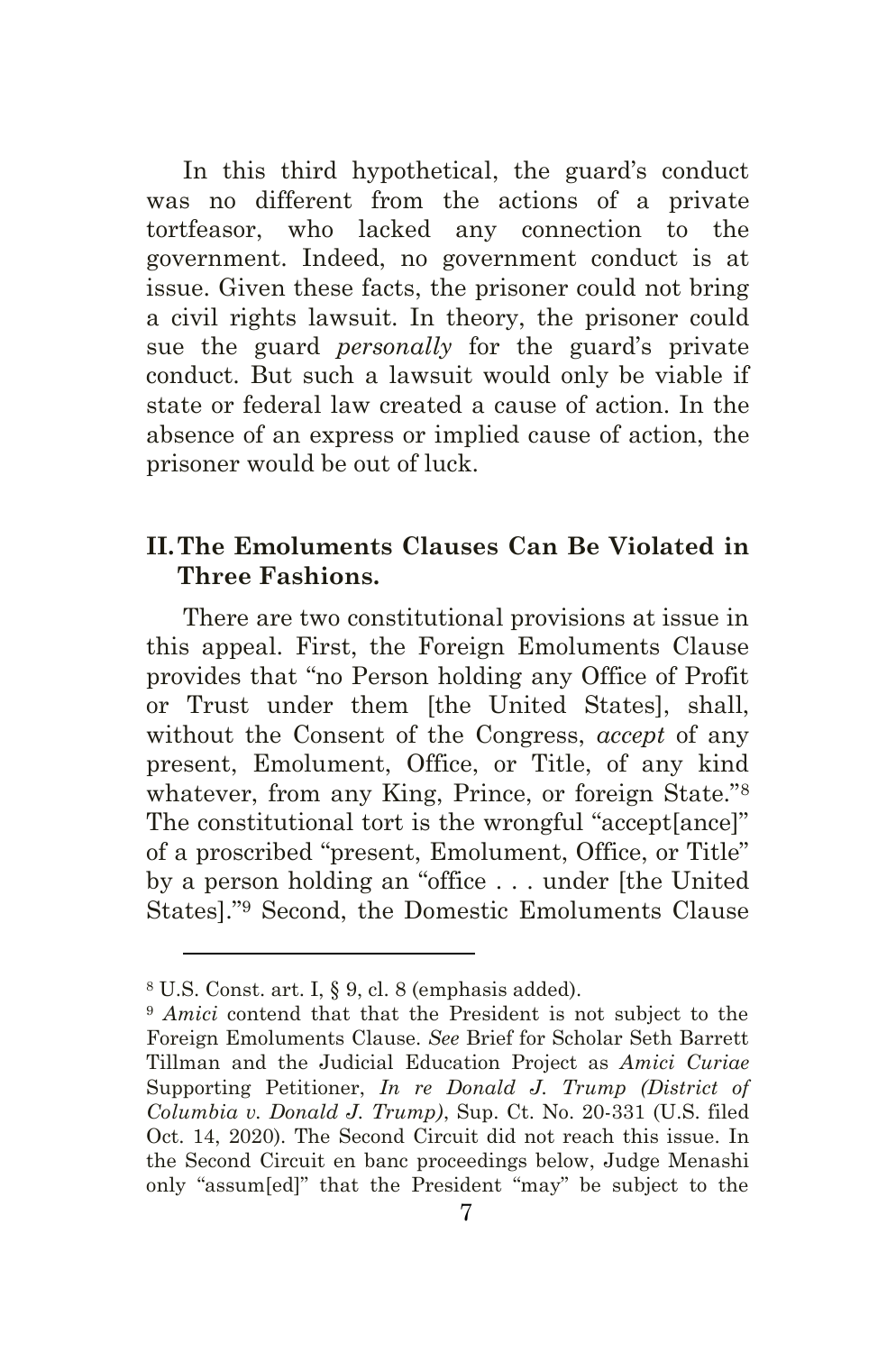provides that "[t]he President . . . shall not *receive* within that Period any other Emolument from the United States, or any of them."<sup>10</sup> Here, the constitutional tort is the wrongful "recei[pt]" of a proscribed "Emolument" from the federal government or from a state by the President. These two provisions can be violated in three separate fashions: (1) official capacity, (2) individual capacity, and (3) personally. 11

Here, we will consider three hypotheticals based on the Foreign Emoluments Clause. (In this analysis, *Amici* assume that such claims are otherwise justiciable, and Plaintiffs have a valid cause of action.12) First, the State Department established a policy that *requires* ambassadors to accept foreign state gifts without seeking congressional consent. This policy would be patently unconstitutional. An ambassador who follows the policy, and accepts a

Foreign Emoluments Clause. *CREW v. Trump*, 971 F.3d 102, 111 n.16 (2d Cir. 2020) (Menashi, J., dissenting from the denial of rehearing en banc) ("arguing [the Foreign Emoluments Clause] does not [apply to the President]" (citing Brief of *Amici Curiae* Scholar Seth Barrett Tillman and the Judicial Education Project in Support of Defendant-Appellee at 16–25, *CREW v. Trump*, 939 F.3d 131 (2d Cir. 2019) (No. 18-0474-cv), App. ECF No. 135, https://bit.ly/2X1kFZv)).

 $10$  U.S. Const. art. II, § 1, cl. 7 (emphasis added).

<sup>11</sup> The Thirteenth and Nineteenth Amendments also regulate private conduct. *See* Laurence H. Tribe, *How to Violate the Constitution Without Really Trying: Lessons from the Repeal of Prohibition to the Balanced Budget Amendment*, 12 Const. Comm. 217, 220 (1995). Therefore, these two provisions can be violated by a defendant personally, and in his official capacity or individual capacity.

<sup>12</sup> *Amici* contend that the President is not subject to the Foreign Emoluments Clause. *See supra* note 9.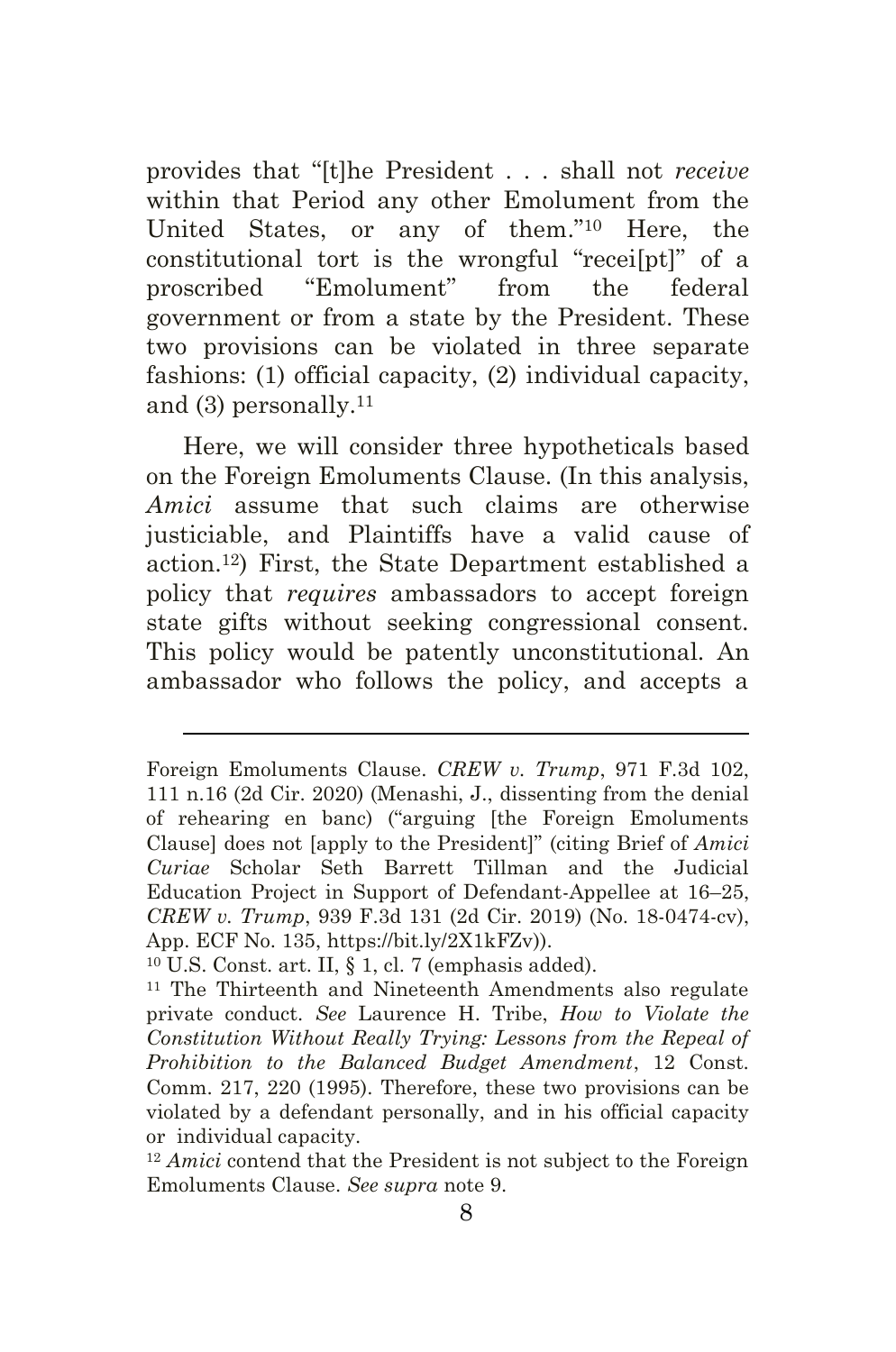foreign state gift on his own behalf, would be following the announced State Department policy. But in doing so, he would also violate the Foreign Emoluments Clause in his official capacity. A plaintiff with standing and a cause of action could sue the ambassador in his official capacity. In that suit, the ambassador would be the nominal plaintiff, but the real party in interest would be the State Department, which had adopted the unconstitutional policy. And any judicial remedy would enjoin the State Department from prospectively enforcing its unconstitutional government policy.

In the second hypothetical, the State Department has not adopted any policy or custom that requires staff to accept foreign state gifts. However, an ambassador decides to accept a foreign state's gift. While on duty, he tells a foreign government via official diplomatic communications on government stationery that he will accept a particular, expensive diplomatic state gift. In accepting the gift, the ambassador directs the foreign state to place the gift on the mantle of his diplomatic residence, which is owned by the federal government.

Here, the ambassador did not violate the Foreign Emoluments Clause pursuant to any government policy or custom. But the ambassador committed the constitutional tort under the color of law: he "accept[ed]" the prohibited foreign gift through the use of his apparent authority and used government property to do so: his diplomatic residence. As a result, the ambassador would have violated the Foreign Emoluments Clause in his individual capacity. A plaintiff with standing and a cause of action could sue the ambassador in his individual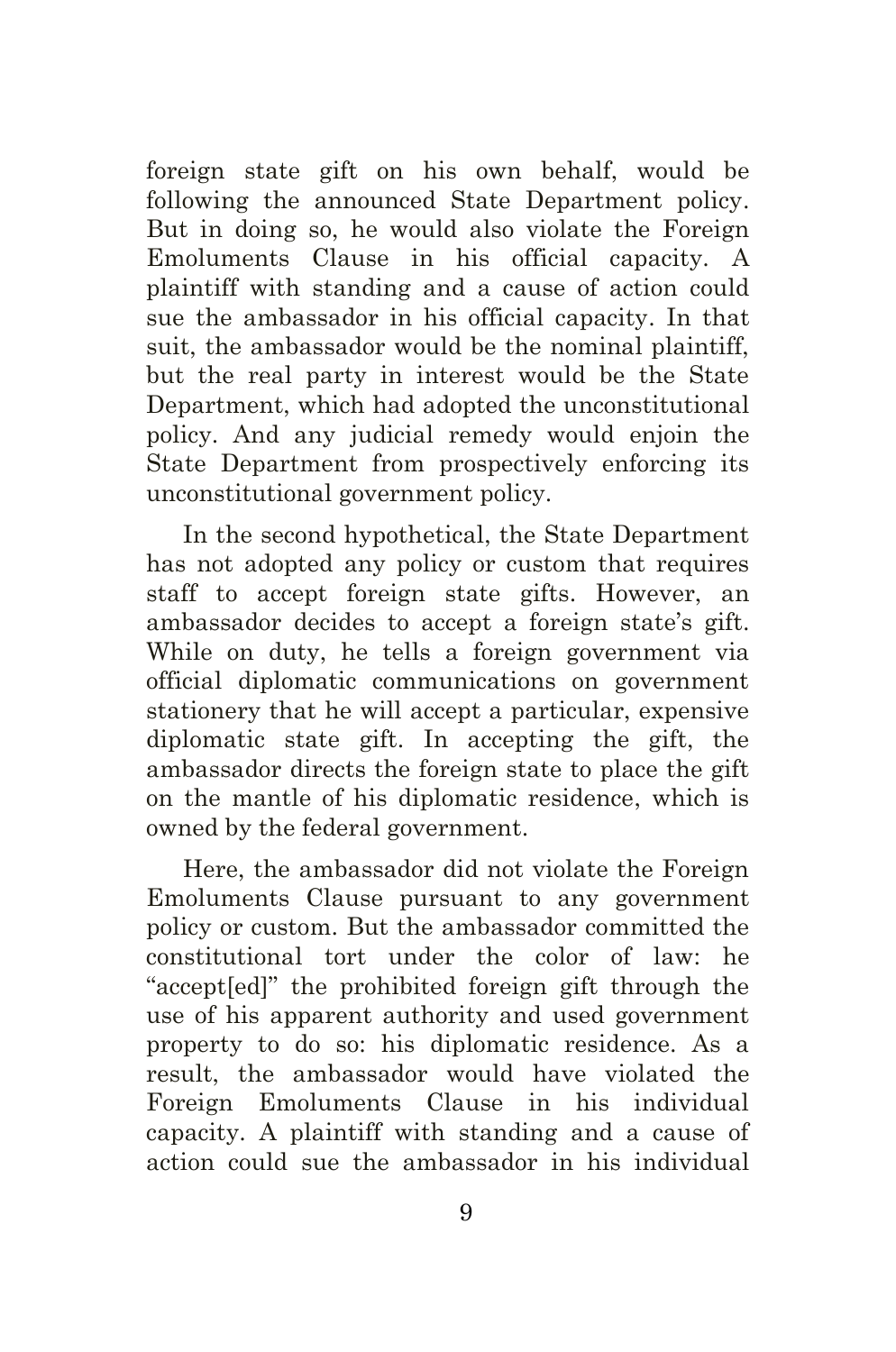capacity. The offending ambassador would be the actual defendant, rather than the State Department. The State Department had not adopted any policy or custom that led to this constitutional violation. And any judicial remedy would run against the ambassador alone, even if he left federal service.

There is a third fashion in which the ambassador could violate the Foreign Emoluments Clause. Let's assume that the King of Blackacre is a good friend of an American citizen. Later, that American is appointed as the ambassador to Blackacre. The King then gives that ambassador an expensive state gift, in light of the goodwill the two men had shared prior to the ambassador's appointment. And the ambassador personally accepts that gift, without making use of any apparent authority or government property.

Here, the ambassador did not accept the gift pursuant to a State Department policy or custom. Thus, an official capacity case is not possible. Moreover, the ambassador did not accept the gift under the color of law. Therefore, an individual capacity case is not possible. At most, a plaintiff with standing and a cause of action could bring a suit *personally* against the ambassador for violating the Foreign Emoluments Clause.

**III. Plaintiffs Lack Standing Because the Defendant in His Official Capacity Did Not Cause, and Therefore Cannot Redress, Plaintiffs' Alleged Injuries.**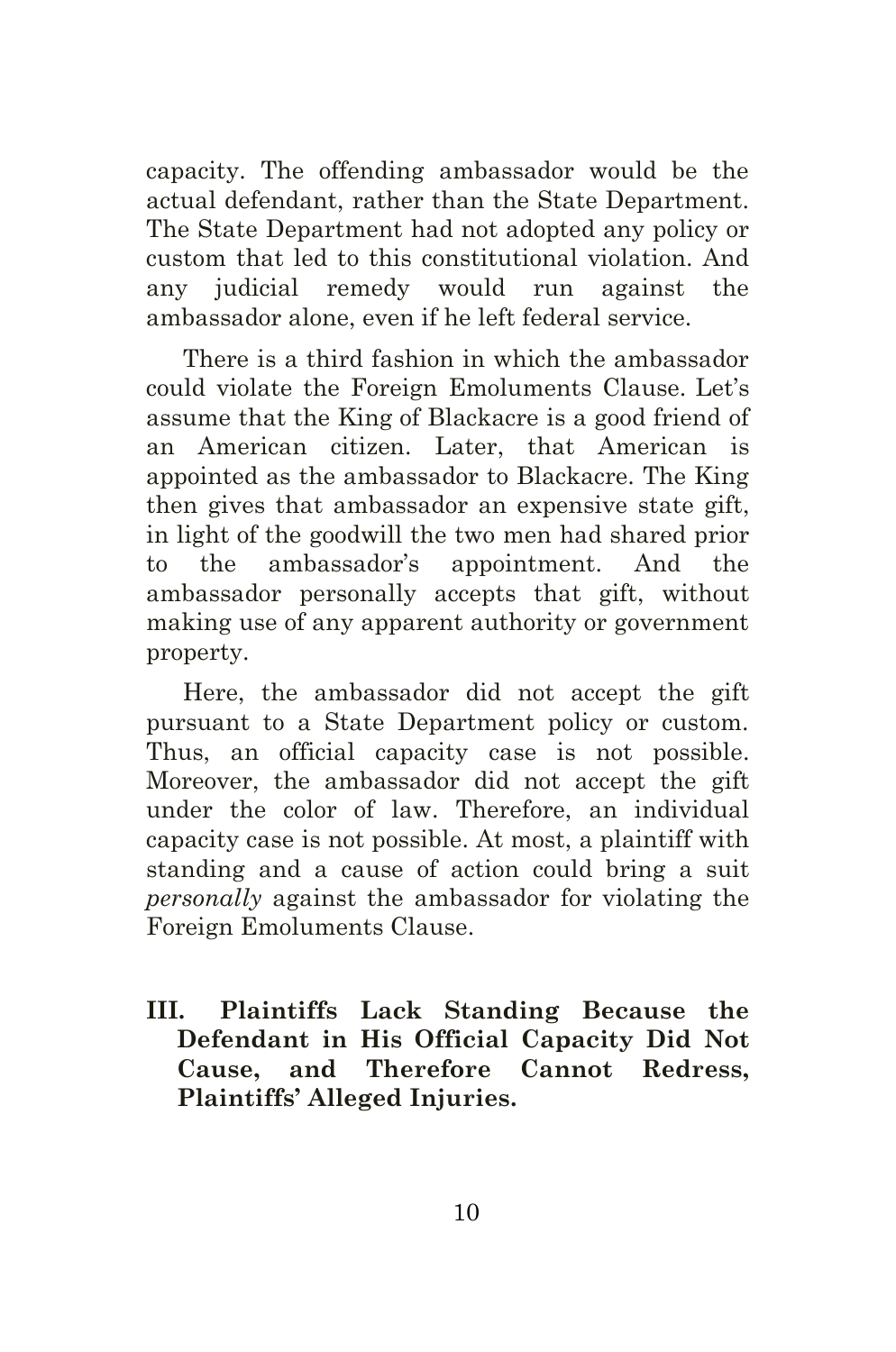Plaintiffs in this case, and in parallel litigation, have alleged that President Trump violated the Foreign and Domestic Emoluments Clause in his official capacity. But Plaintiffs cannot show that a government "'policy or custom' *must* have played a part in the violation of federal law."<sup>13</sup> The President is not similarly situated to the ambassador who accepts a foreign gift pursuant to an official State Department policy. Nor is the President similarly situated to the ambassador who accepts foreign gifts under the color of law. Rather, the President is a passive recipient of distributions from Trumpaffiliated private commercial entities, which, Plaintiffs allege, are conducting business transactions with foreign and domestic governments and their instrumentalities. <sup>14</sup> Even accepting Plaintiffs' account, no government conduct is at issue. The mere fact that the President indirectly accepted purported emoluments during his term in office, does not make those acts, *ipso facto*, government conduct, much less government conduct taken pursuant to a government policy or custom.

The Department of Justice ("DOJ") contended that the Domestic Emoluments Clause does "not apply to the President as a private individual."<sup>15</sup> If the DOJ's analysis were correct, then the President

<sup>13</sup> *Hafer v. Melo*, 502 U.S. 21, 25 (1991) (emphasis added) (citations omitted).

<sup>14</sup> Seth Barrett Tillman*, Business Transactions and President Trump's "Emoluments" Problem*, 40 Harv. J.L. & Pub. Pol'y 759, 765 n.18 (2017).

<sup>15</sup> President of the United States' Statement of Interest at 1, *District of Columbia v. Trump*, 291 F. Supp. 3d 725 (D. Md. 2018) (No. 8:17-cv-01596-PJM), ECF No. 100, [https://bit.ly/2ZwxSuX.](https://bit.ly/2ZwxSuX)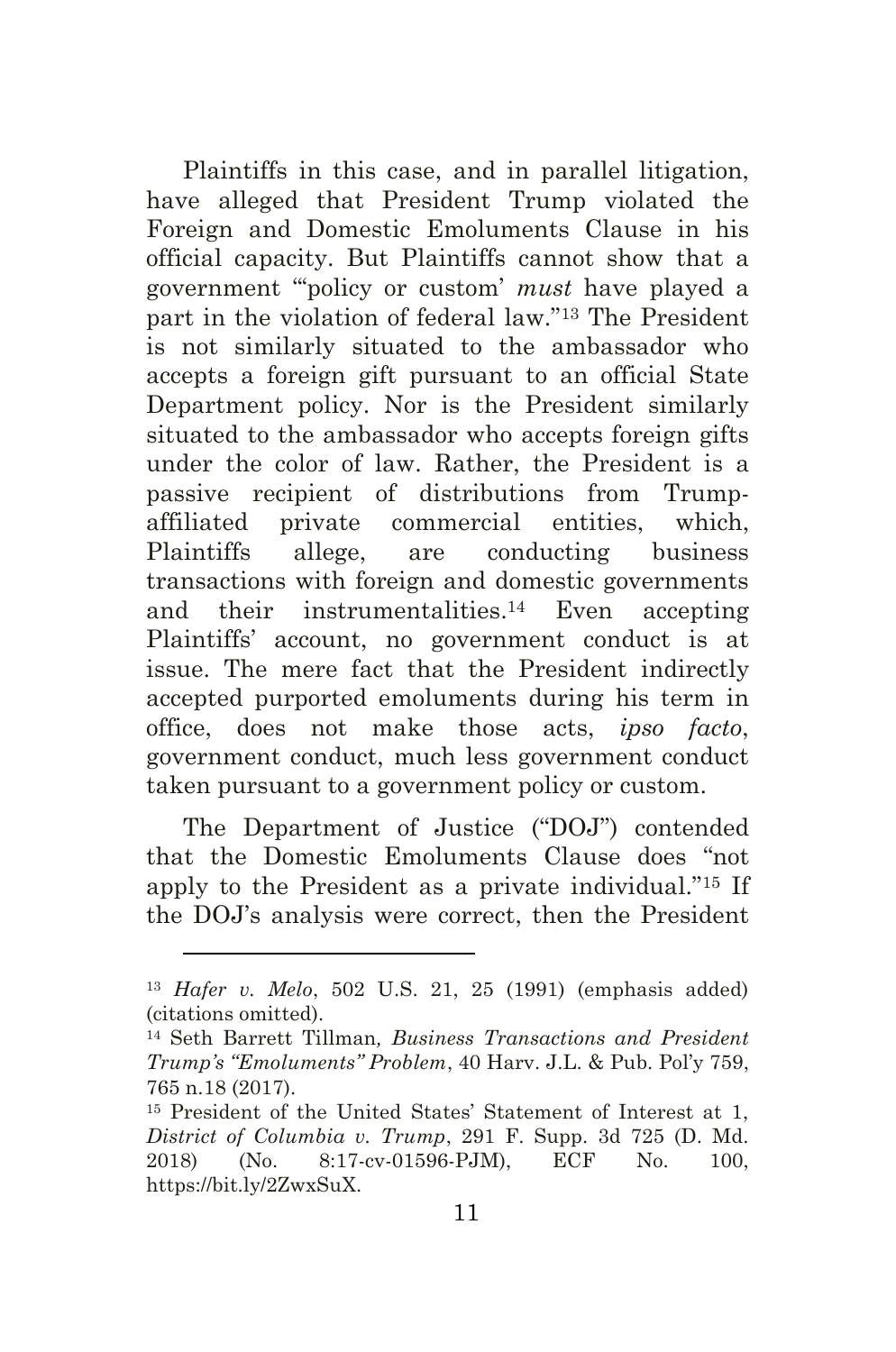could escape the limitations of the Domestic Emoluments Clause by quietly accepting prohibited emoluments on his own, without relying on apparent authority or government property. However, the DOJ's analysis is not correct: A President can violate the Constitution even through his purely personal conduct. The Domestic Emoluments Clause applies to the President at *all* times during his tenure and in all capacities. Nevertheless, the fashion in which he receives the purportedly proscribed emoluments dictates the nature of a plaintiff's suit: official capacity, individual capacity, or a suit personally against the defendant. Official capacity and individual capacity claims are not the only options; they are not two sides of the same coin.

Plaintiffs' decision to sue the President exclusively in his official capacity denies them standing for two reasons. First, assuming that there is an "injury in fact," Plaintiffs have failed to show that there is a "causal connection between the injury and the conduct complained of" by the defendant they chose to sue. <sup>16</sup> Specifically, the "[P]laintiffs have never suggested that any act of" President Trump in his *official* capacity—the only named Defendant in this case—"has caused, will cause, or could possibly cause any injury to them."<sup>17</sup> They have only challenged Donald J. Trump's quintessentially private conduct, as well as actions taken by Trumpaffiliated private commercial entities. Given the factual allegations put forward in Plaintiffs' Second Amended Complaint, the only actions that could

<sup>16</sup> *See Lujan v. Defs*. of Wildlife, 504 U.S. 555, 560 (1992).

<sup>17</sup> *See Okpalobi v. Foster*, 244 F.3d 405, 426 (5th Cir. 2001) (en banc).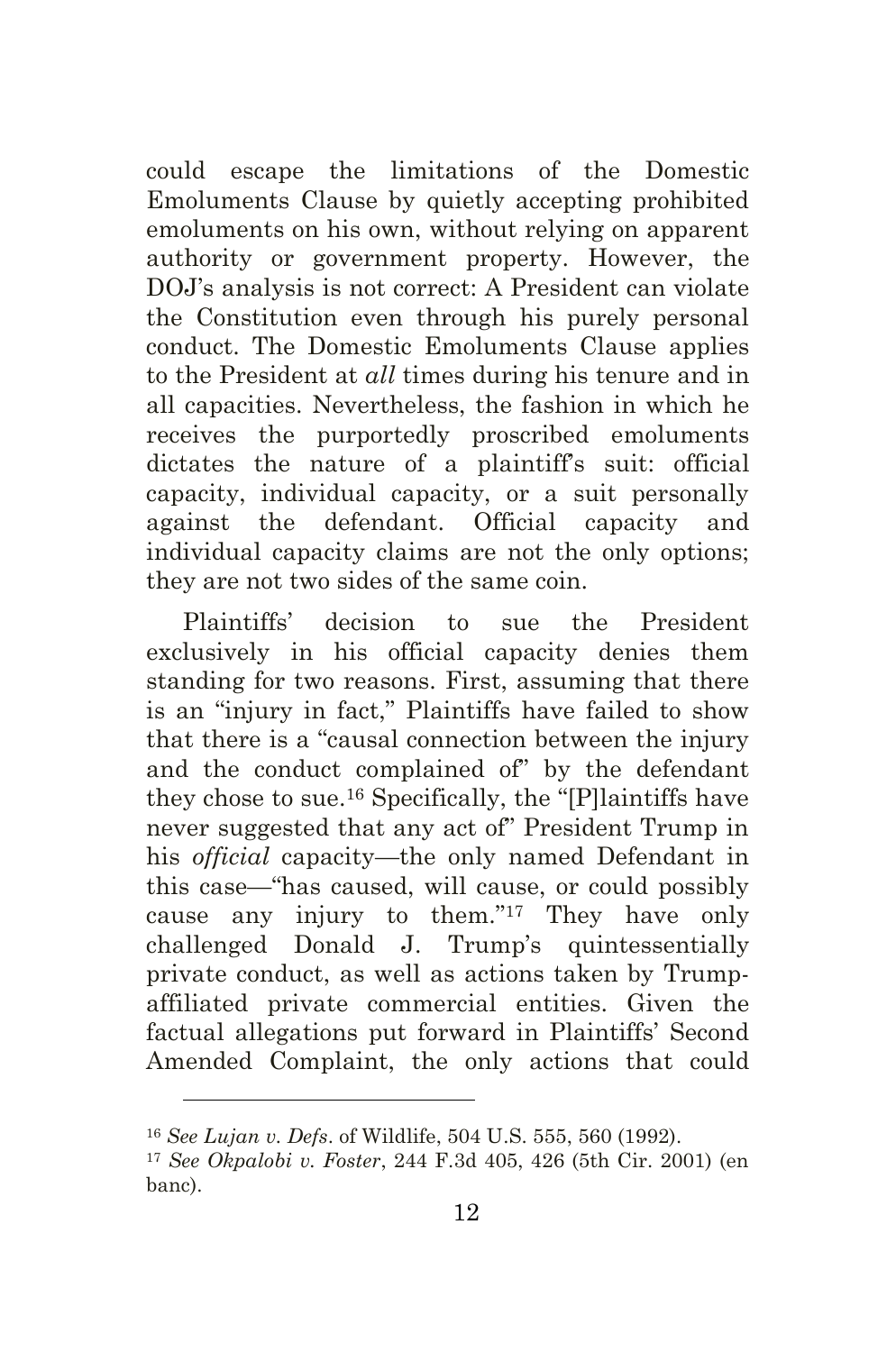cause Plaintiffs' purported injuries were taken by Trump *personally* or by those Trump-affiliated private commercial entities.

Second, Plaintiffs have failed to demonstrate that their injuries could be "'redressed by a favorable decision.'" <sup>18</sup> Indeed, based on the facts alleged in the Second Amended Complaint, it will be *impossible* for Plaintiffs' purported injuries to be "redressed by a favorable decision." Why? The District Court lacks the power to issue a judgment against the defendant in his private capacity.<sup>19</sup> Plaintiffs did not include as defendants in this case Donald J. Trump, the private individual, and Trump-affiliated private commercial entities. Therefore, any possible remedy could not run against them. A plaintiff lacks standing where the district court cannot "order [the defendant] to do anything in her official capacity to redress [the plaintiff's] alleged injuries."<sup>20</sup>

In this case, the only named defendant is the President in his official capacity—that is, the United States as sovereign. As a result, the District Court would only have jurisdiction to issue a judgment against the government, the sovereign, its policies, and its property. The District Court would not have jurisdiction to issue a judgment against Trump's property. Based on the factual allegations in the

<sup>18</sup> *Lujan*, 504 U.S. at 561 (citations omitted).

<sup>19</sup> *See also Kentucky v. Graham*, 473 U.S. 159, 167 (1985) (explaining that "a suit against a government official in his or her personal capacity cannot lead to imposition of fee liability upon the governmental entity").

<sup>20</sup> *Bishop v. Smith*, 760 F.3d 1070, 1089 (10th Cir. 2014) (quoting *Cressman v. Thompson*, 719 F.3d 1139, 1147 (10th Cir. 2013)).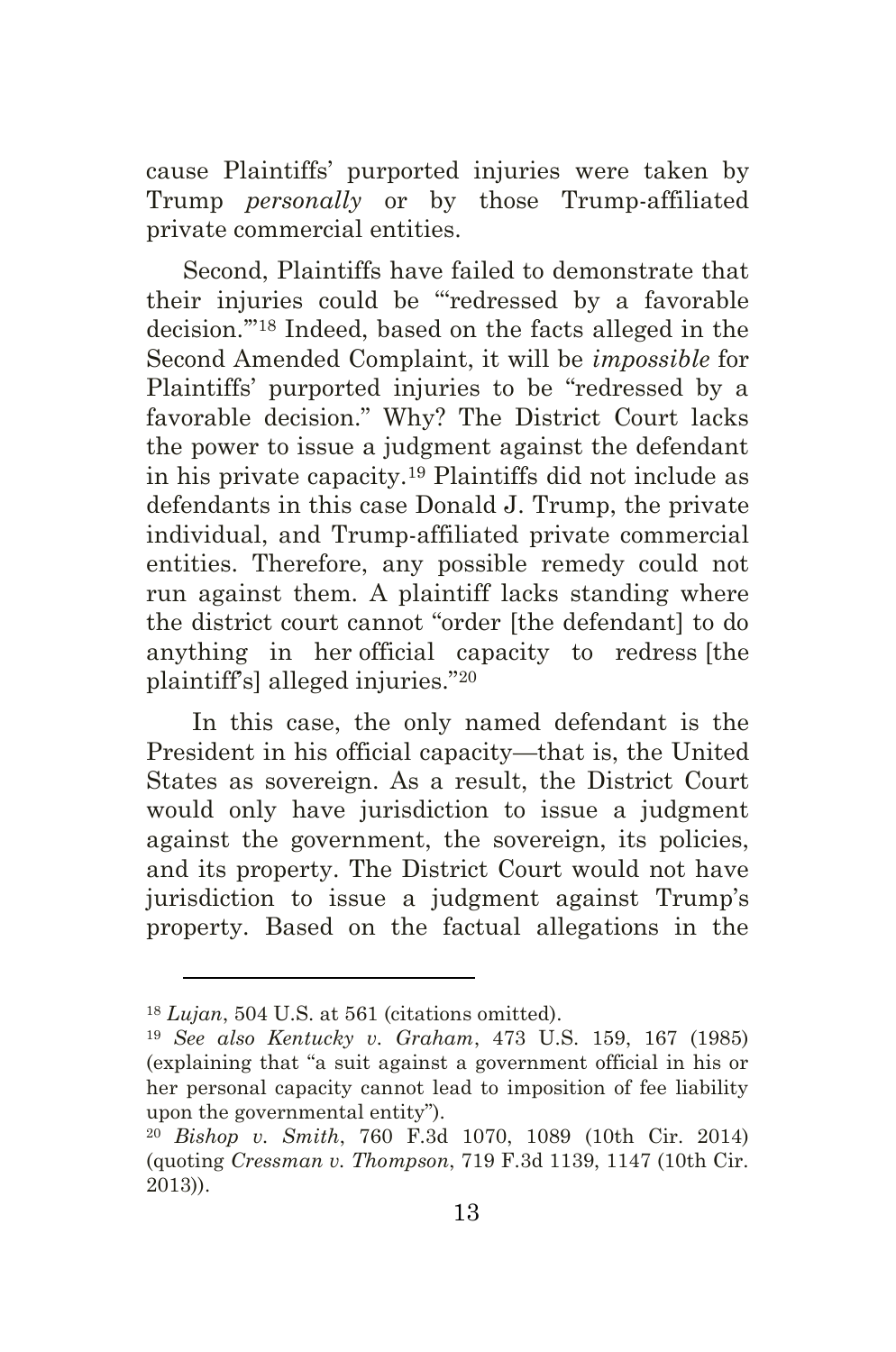Second Amended Complaint, any relief that might actually redress Plaintiffs' claims, should it be granted, must run against Trump *qua* the individual, and *his* property. The District Court would be powerless to order a redress of Plaintiffs' grievances because the District Court cannot extract a remedy from a stranger to the litigation. Indeed, in this litigation, it would violate Donald J. Trump's due process rights to issue a judgment against him personally. Trump *qua* the individual was not served, was not represented by personal counsel of his choice, and was not able to mount any defense in that capacity.<sup>21</sup>

This conclusion is not changed if the third-party payments to Trump-affiliated private commercial entities were motivated by the clout of the President's position. For example, the capacity analysis with respect to the Domestic Emoluments Clause does not hinge on whether the state government's motive for giving the purported emoluments was to enjoy future benefits from the President. The fact that the President would not have received the purported emoluments but for his being President does not turn either a private or an individual-capacity constitutional violation into an official-capacity claim. The reason is simple. Officialcapacity claims are tied to the office-holder's conduct: the *accepting* or *receiving* proscribed emoluments must be driven by a government policy or custom. The capacity analysis does not turn on whether the

<sup>21</sup> *See also Graham*, 473 U.S. at 168 ("Indeed, unless a distinct cause of action is asserted against the entity itself, the entity is not even a party to a personal-capacity lawsuit and has no opportunity to present a defense.").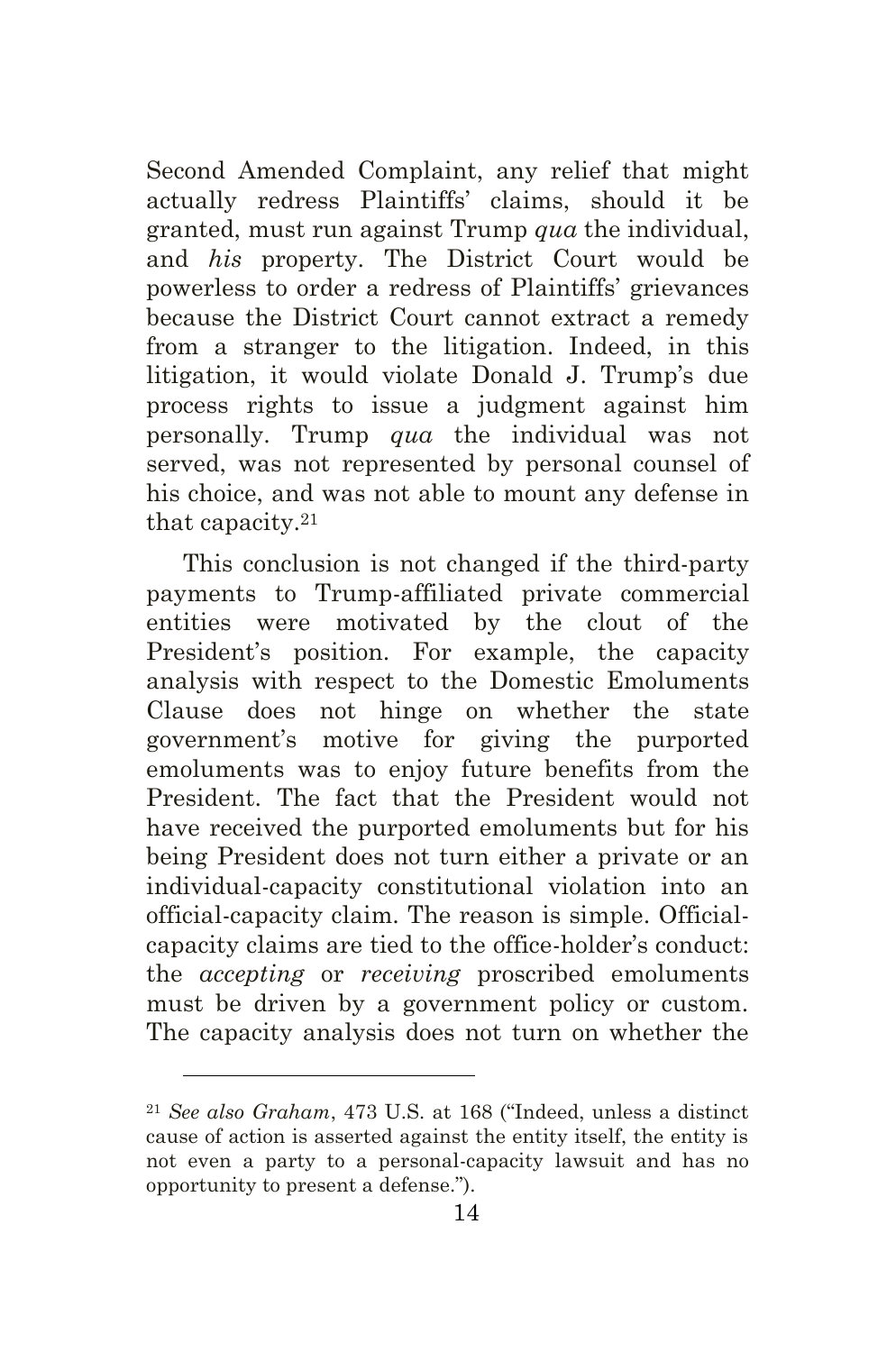payment of the emoluments was based on a thirdparty's expectation of future benefits.

Without question, "'the President is the only person who alone composes a branch of government,'" and therefore "[t]he interest of the man' is often 'connected with the constitutional rights of the place.'"<sup>22</sup> But the President still has "'personal'" affairs.<sup>23</sup> Plaintiffs have alleged specific constitutional torts. The actus reus of the Emolument Clauses is accepting or receiving proscribed emoluments by a covered person. These actions have only been alleged to occur through distributions to the President's personal accounts from Trump-affiliated private commercial entities. Plaintiffs did not allege that Trump engaged in government-related conduct, followed a government policy or custom, or acted under the color of law.

Here, sophisticated Plaintiffs made a strategic choice. Having chosen to sue the wrong party, Plaintiffs cannot establish the causation and redressability prongs of Article III standing. Even with novel claims based on the Emoluments Clauses, Plaintiffs still need to comply with the wellestablished rules of capacity and standing. 24

<sup>22</sup> *CREW v. Trump*, 971 F.3d 102, 111 (2d Cir. 2020) (Menashi, J., dissenting from the denial of rehearing en banc) (quoting *Trump v. Mazars USA, LLP*, 140 S. Ct. 2019, 2034 (2020) (quoting Federalist No. 51)).

<sup>23</sup> *CREW*, 971 F.3d at 114 (Menashi, J., dissenting from the denial of rehearing en banc) (quoting *Mazars USA*, 140 S. Ct. at 2034).

<sup>24</sup> *Amici* raised the capacity issue before the District Court. *See*  Brief for Scholar Seth Barrett Tillman as *Amicus Curiae* in Support of Defendant at 30 n.122, *CREW v. Trump*, 276 F.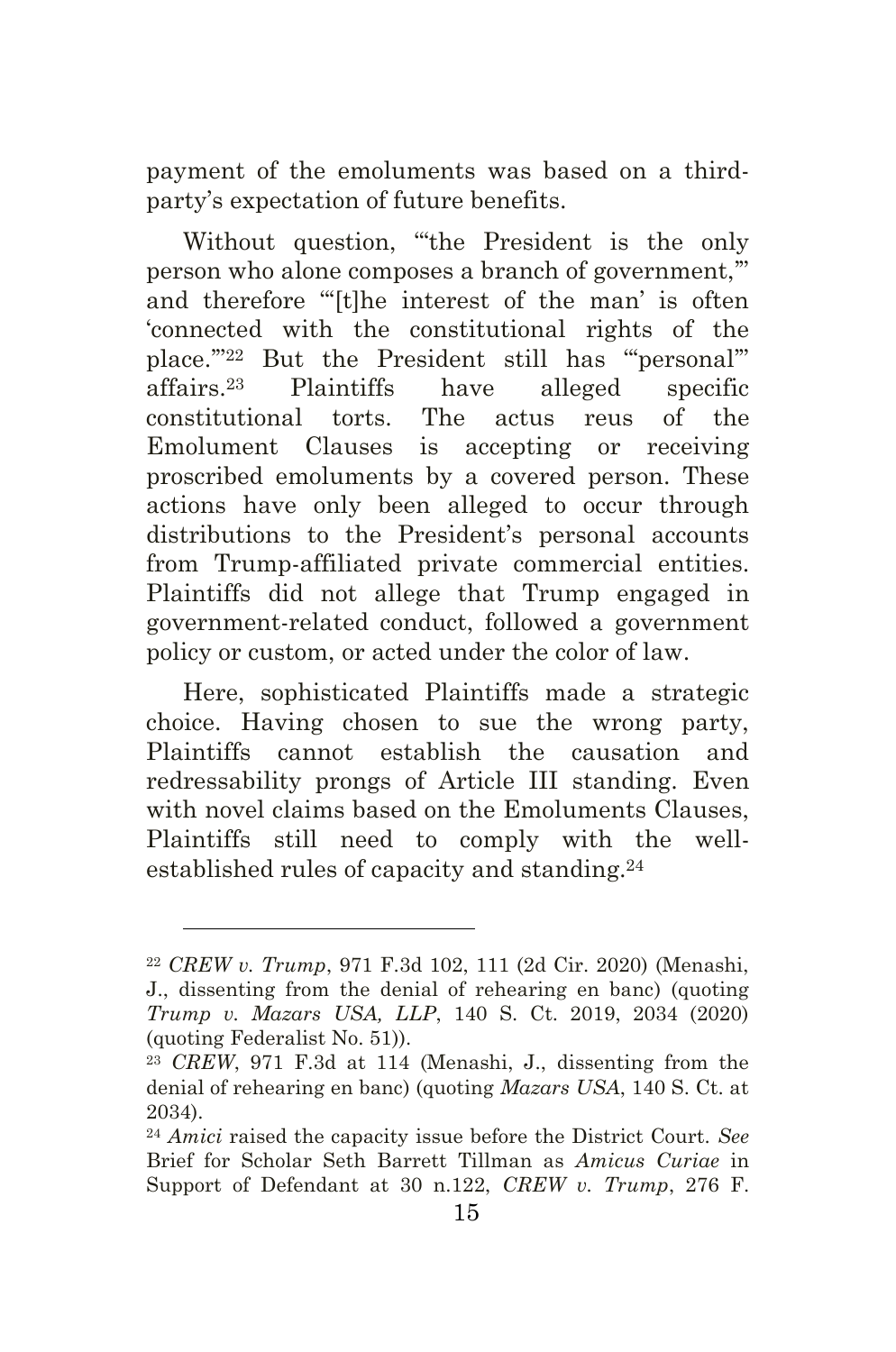## **IV.The Court Should Add a Supplemental Question Presented, and Appoint an** *Amicus Curiae* **to Argue That Plaintiffs Lack Standing to Sue the President in His Official-Capacity.**

Throughout the course of this litigation, and in two other parallel cases, the President in his official capacity has been represented by the DOJ. In this case, and in the others, DOJ has agreed with Plaintiffs that an official capacity case is proper. If DOJ is mistaken, and the official capacity case is not proper, then the President would have to "promptly retain[ ] [private] counsel for that purpose."<sup>25</sup> In those circumstances, the DOJ would have no further role to play in this litigation.

Still, proceedings from parallel litigation suggest that the President's private counsel would agree with DOJ on this question. During oral arguments in *District of Columbia v. Trump*, the Maryland District Court referenced Tillman and JEP's argument concerning the appropriateness of the official-

Supp. 3d 174 (S.D.N.Y. 2017) (No. 1:17-cv-00458-GBD), ECF No. 37-1, https://bit.ly/3iDgCtN. Tillman, in 2017, was also the first to raise this issue in the academic literature. *See supra*  note 2. *Cf. CREW v. Trump*, 971 F.3d 102, 117 n.31 (2d Cir. 2020) (Menashi, J., dissenting from the denial of rehearing en banc) ("The statement [by Judge Leval], issued more than three years after the operative complaint was filed, is the first time that anyone in this case has suggested that the President should have been sued in his private capacity.").

<sup>25</sup> *CREW*, 971 F.3d at 133 n.9 (Leval, J., filing a Statement in Support of the Denial of En Banc Rehearing).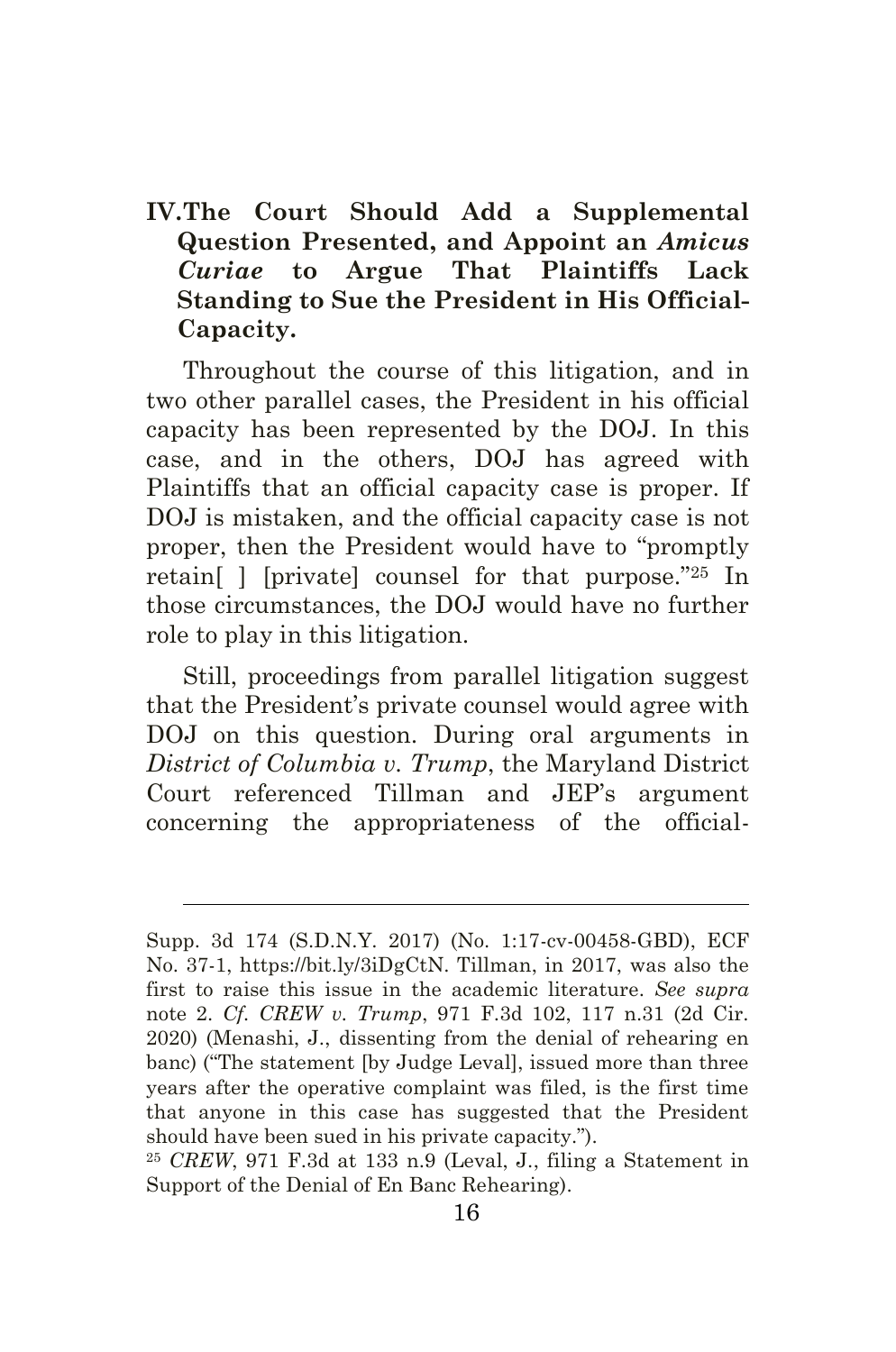capacity suit.<sup>26</sup> Subsequently, the District of Columbia and Maryland, filed an Amended Complaint to include a claim against the President in his individual capacity.<sup>27</sup> In that case, the President retained private counsel.<sup>28</sup> And the President's private counsel maintained that only an official capacity claim would be proper.<sup>29</sup> All of the parties in all three cases maintain that an official-capacity action is proper. And they are not alone.

<sup>26</sup> Tr. of Mot. Proceedings at 5:5–14, *District of Columbia v. Trump* (D. Md. Jan 25, 2018), ECF No. 92,<https://bit.ly/3lhZbkf> ("First, this is a suit against the President in his official capacity and yet, I understand the plaintiffs are also arguing that what he's done here is really as an individual. He's benefiting individually. There's at least one amicus brief I read that seem to suggest that if he's sued in his official capacity, that changes the ballgame. Address that issue, if you will, somewhere along the way since if I'm correct in understanding plaintiff's position, it's because he's personally profiting, not because he is the President of the United States."). *Id.* at 44:21– 24, 46:2–5, 97:17–25, 170:18–171:5. *See also* Motion for Leave to Amend Complaint at 2, *District of Columbia v. Trump*, 291 F. Supp. 3d 725 (D. Md. 2018) (Civ. A. No. 8:17-cv-01596-PJM), ECF No. 90-1, https://bit.ly/30Xgsrl.

<sup>27</sup> *See* Brief for Scholar Seth Barrett Tillman and the Judicial Education Project as *Amici Curiae* in Support of Neither Party with Respect to Motion to Dismiss on Behalf of Defendant in his Individual Capacity at 1, *District of Columbia v. Donald J. Trump*, 315 F. Supp. 3d 875 (D. Md. 2018) (No. 8:17-cv-01596- PJM), ECF No. 114, 2018 WL 2159867, [http://bit.ly/2sb58Wn.](http://bit.ly/2sb58Wn)

<sup>28</sup> *CREW*, 971 F.3d at 133 n.9 (Leval, J., filing a Statement in Support of the Denial of En Banc Rehearing) (citing Notice of Appearance, *District of Columbia v. Trump*, 315 F. Supp. 3d 875 (D. Md. 2018) (No. 8:17-cv-01596), ECF No. 109).

<sup>29</sup> Reply in Support of Motion to Dismiss at 10, *District of Columbia v. Trump*, 315 F. Supp. 3d 875 (D. Md. 2018) (No. 8:17-cv-01596-PJM), ECF No. 118 ("Claims under the Emoluments Clauses must be brought against the President in his official capacity.").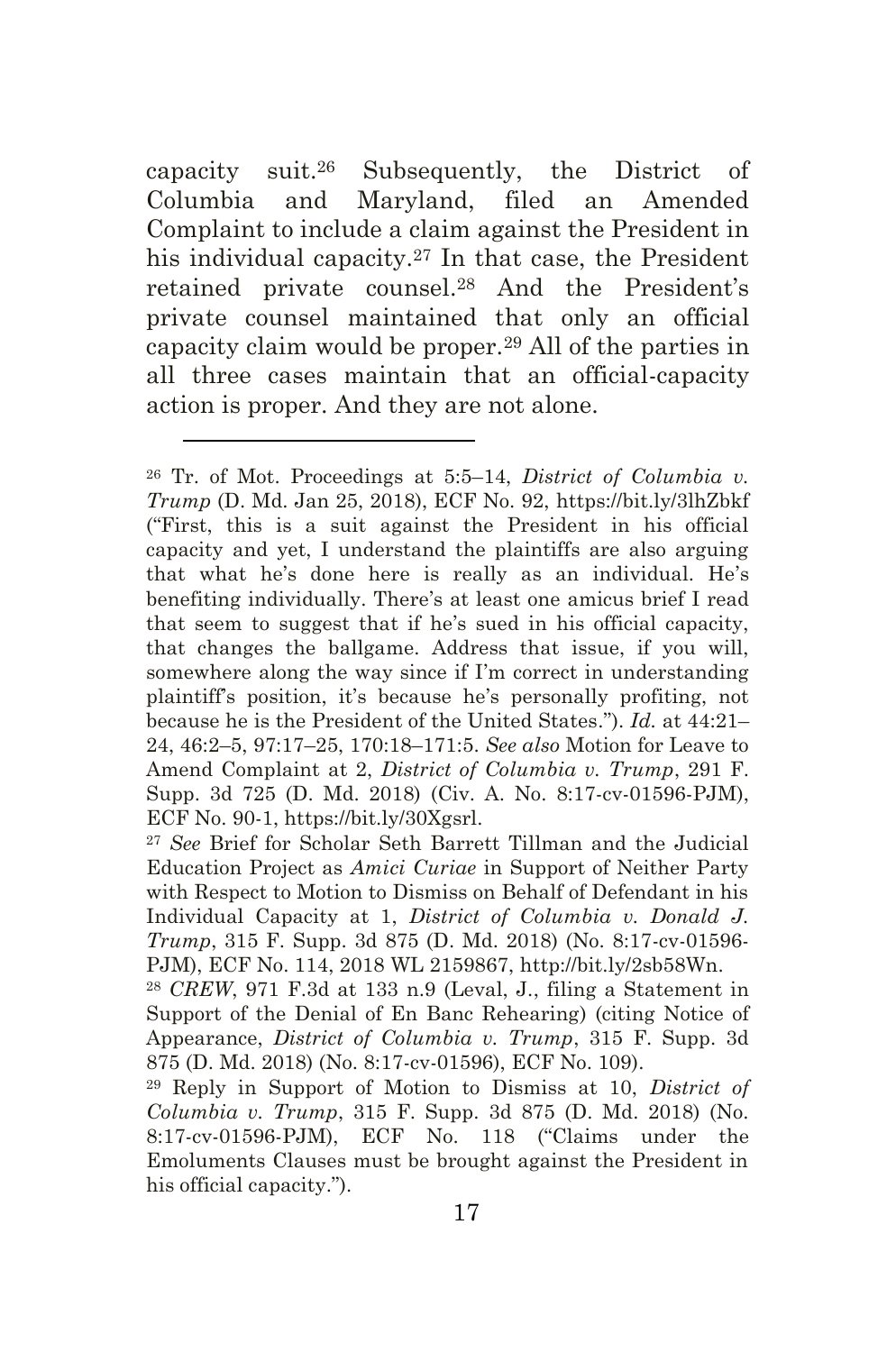Before the District Court in this action, twentyone law professors filed an *amicus* brief in support of Plaintiffs. They contended that "a judicial remedy that redresses Plaintiffs' injuries would not require the President to take any action—or decline to take any action—in his official capacity."<sup>30</sup> With respect to the Domestic Emoluments Clause, they wrote, "however the case is captioned," the President would only need to "cease accepting emoluments from government clients," which "are not official acts."<sup>31</sup> The law professors were absolutely correct. But they apparently did not recognize that their argument undermined the propriety of the official-capacity complaint. In a brief filed before the Second Circuit, a mostly-overlapping cohort of the same law professors made *no mention whatsoever* of the capacity issue. <sup>32</sup> The professors have not explained why they now think that an official-capacity claim is proper.

Given the posture of this lawsuit, the parties are not adverse on the question of whether Plaintiffs' case is properly pleaded as an official-capacity action. And the Court's jurisdiction turns on this question.

<sup>30</sup> Brief of Scholars of Administrative Law, Constitutional Law, and Federal Jurisdiction as *Amici Curiae* in Support of the Plaintiffs at 13–14, *CREW v. Trump*, 276 F. Supp. 3d 174 (S.D.N.Y. 2017) (No. 1:17-cv-00458-GBD), ECF. No. 64-1, https://bit.ly/36GgKGA.

<sup>31</sup> *Id.*

<sup>32</sup> Brief for *Amici Curiae* Scholars of Administrative Law, Constitutional Law and Federal Jurisdiction in Support of Appellants and Urging Reversal, *CREW v. Trump*, 939 F.3d 131 (2d Cir. 2019) (No. 18-0474-cv), App. ECF No. 40, https://bit.ly/3d7tZBk.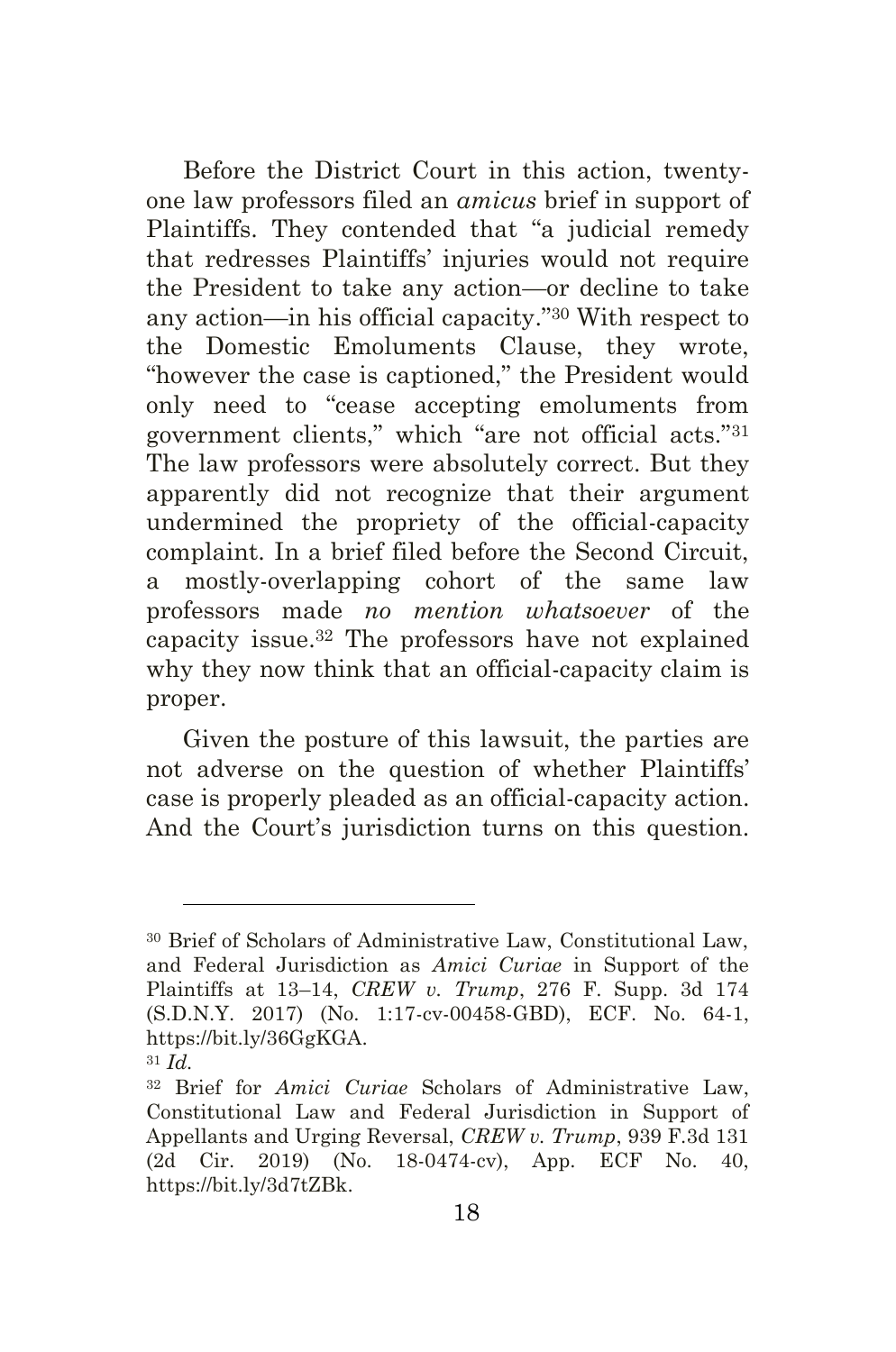Therefore, if certiorari is granted, the Court should add an additional question presented:

Whether Plaintiffs lack standing because the Defendant in his official capacity did not cause, and therefore cannot redress, Plaintiffs' alleged injuries.

The Court should also appoint an *amicus curiae* to argue that question. This question is a threshold jurisdictional issue. The concern that animates the appointment of an *amicus* is particularly pronounced when there is a lack of adversity concerning threshold issues, such as whether the Court has jurisdiction. The Supreme Court has regularly appointed an *amicus* to argue potentiallyjurisdictional questions that neither party raised.<sup>33</sup> Appointment of an *amicus* would be appropriate in this case.

## **V. If This Case Becomes Moot, There Are Several Grounds on Which the Court Should Summarily Reverse or Vacate the Second Circuit's Judgment.**

This case may become moot for one reason or another. In that event, there are several grounds on which the Court should summarily reverse or vacate the judgment below. First, Plaintiffs lack standing because the Defendant in his official capacity did not cause, and cannot redress, Plaintiffs' alleged injuries.

<sup>33</sup> *See, e.g.*, *United States v. Windsor*, 570 U.S. 744, 756 (2013); *Sebelius v. Auburn Regional Medical Center*, 568 U.S. 145, 155– 56 (2013); NFIB v. Sebelius, 567 U.S. 519, 543–46 (2012).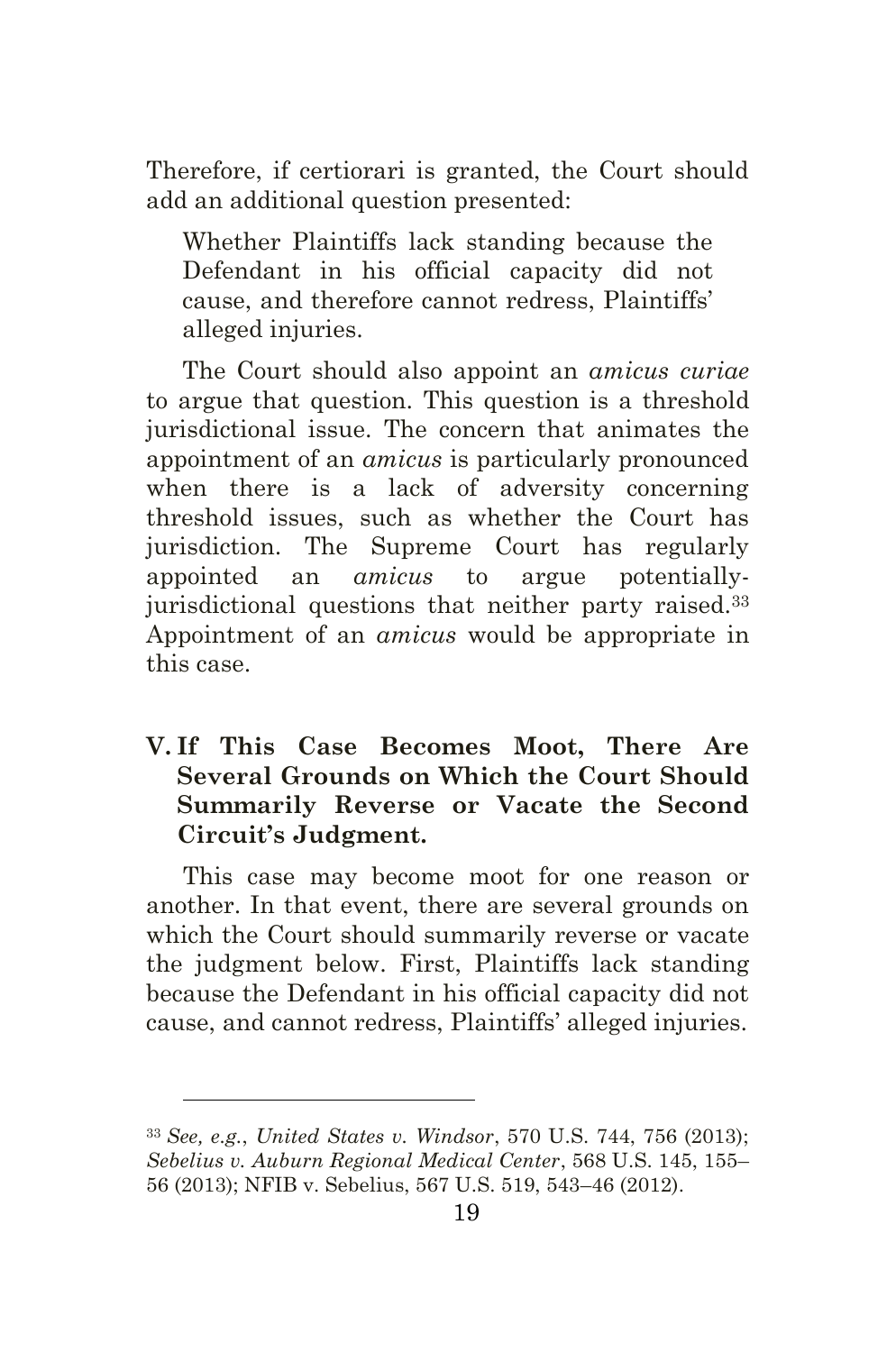Second, under *Ruhrgas* and *Sinochem*, the Supreme Court has recognized that certain "nonmerits threshold question[s]" may warrant "dismissal short of reaching the merits."<sup>34</sup> Plaintiffs' decision to improperly plead their case as an official capacity action is such a "threshold question[]."<sup>35</sup>

Third, Plaintiffs lacked an equitable cause of action to challenge purported ultra vires government conduct.<sup>36</sup> Therefore, the District Court lacked equitable jurisdiction to hear the case.<sup>37</sup> The Court has recognized this defect in another case. *Trump v. Sierra Club* stated that the federal government had "made a sufficient showing at this stage that the plaintiffs have no cause of action."<sup>38</sup>

Fourth, there would be strong prudential reasons to vacate the lower-court decision under the *Munsingwear* doctrine.<sup>39</sup> The Second Circuit failed to

<sup>34</sup> *Sinochem Int'l Co. v. Malaysia Int'l Shipping Corp.*, 549 U.S. 422, 431, 433 (2007) (citing *Ruhrgas AG v. Marathon Oil Co.*, 526 U.S. 574, 585 (1999)).

<sup>35</sup> *Sinochem*, 549 U.S. at 433.

<sup>36</sup> *See* Brief of *Amici Curiae* Scholar Seth Barrett Tillman and Judicial Education Project in Support of Defendant-Appellant, *D.C. and Maryland v. Trump* at 2–23, App. No. 20-1839 (4th Cir. filed Sept. 25, 2020), App. ECF No. 16-1, https://bit.ly/34yQyLs.

<sup>37</sup> *See* Josh Blackman & Seth Barrett Tillman, *What is the Plaintiffs' Cause of Action in the Wall Litigation?*, The Volokh Conspiracy (July 31, 2019), [https://perma.cc/F5Z2-VEDB.](https://perma.cc/F5Z2-VEDB)

<sup>38</sup> *Trump v. Sierra Club*, 140 S. Ct. 1 (2019). A petition for a writ of certiorari is currently pending in *Sierra Club*. *See*  Supreme Court Docket No. 20-138. The Court may choose to hold the three Emoluments Clauses cases pending the resolution of *Sierra Club*.

<sup>39</sup> *New York State Rifle & Pistol Ass'n, Inc. v. City of New York*, 140 S. Ct. 1525, 1526 (2020) ("'Our ordinary practice in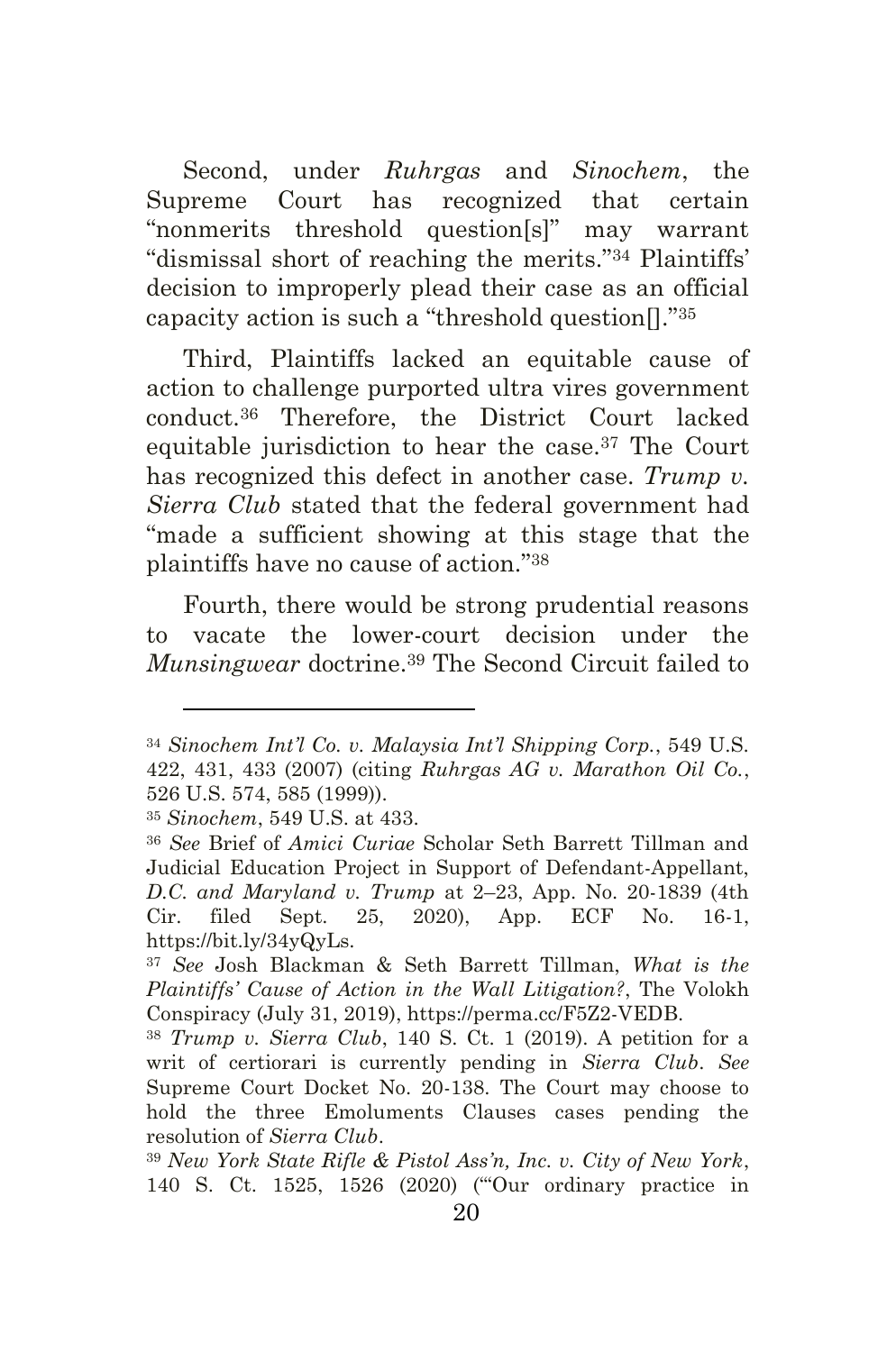consider the significant separation of powers questions that would be raised if this sort of suit could proceed against the sitting President. Judge Menashi in the Second Circuit, and Judge Wilkinson in the Fourth Circuit, ably identified these risks.<sup>40</sup> These concerns apply to *Trump v. CREW*, as well as to the other Emoluments Clauses cases pending before the Court. In short, the judgment below about "the authority of the Presidency itself" need not survive this "particular President."<sup>41</sup>

#### **Conclusion**

The petition for a writ of certiorari should be granted. The Court should add a supplemental question about whether Plaintiffs have standing to sue the President in his official capacity. Because the parties are not adverse on this question, the Court should appoint an *amicus curiae* to present these alternate grounds for reversing the decision below. Finally, if this case becomes moot, there are several

disposing of a case that has become moot on appeal is to vacate the judgment with directions to dismiss.'" (quoting *Lewis v. Continental Bank Corp.*, 494 U.S. 472, 482–483 (1990))).

<sup>40</sup> *CREW v. Trump*, 971 F.3d 102, 115 (2d Cir. 2020) (Menashi, J., dissenting from the denial of rehearing en banc) ("'[H]istory is especially instructive when one branch of government claims a novel power against another—such as the judiciary asserting the authority to enjoin the chief executive—but cannot point to a single instance of having used it.'" (quoting *In re Trump*, 958 F.3d at 298 (Wilkinson, J., dissenting from en banc judgment))). <sup>41</sup> *Trump v. Hawaii*, 138 S. Ct. 2392, 2418 (2018).